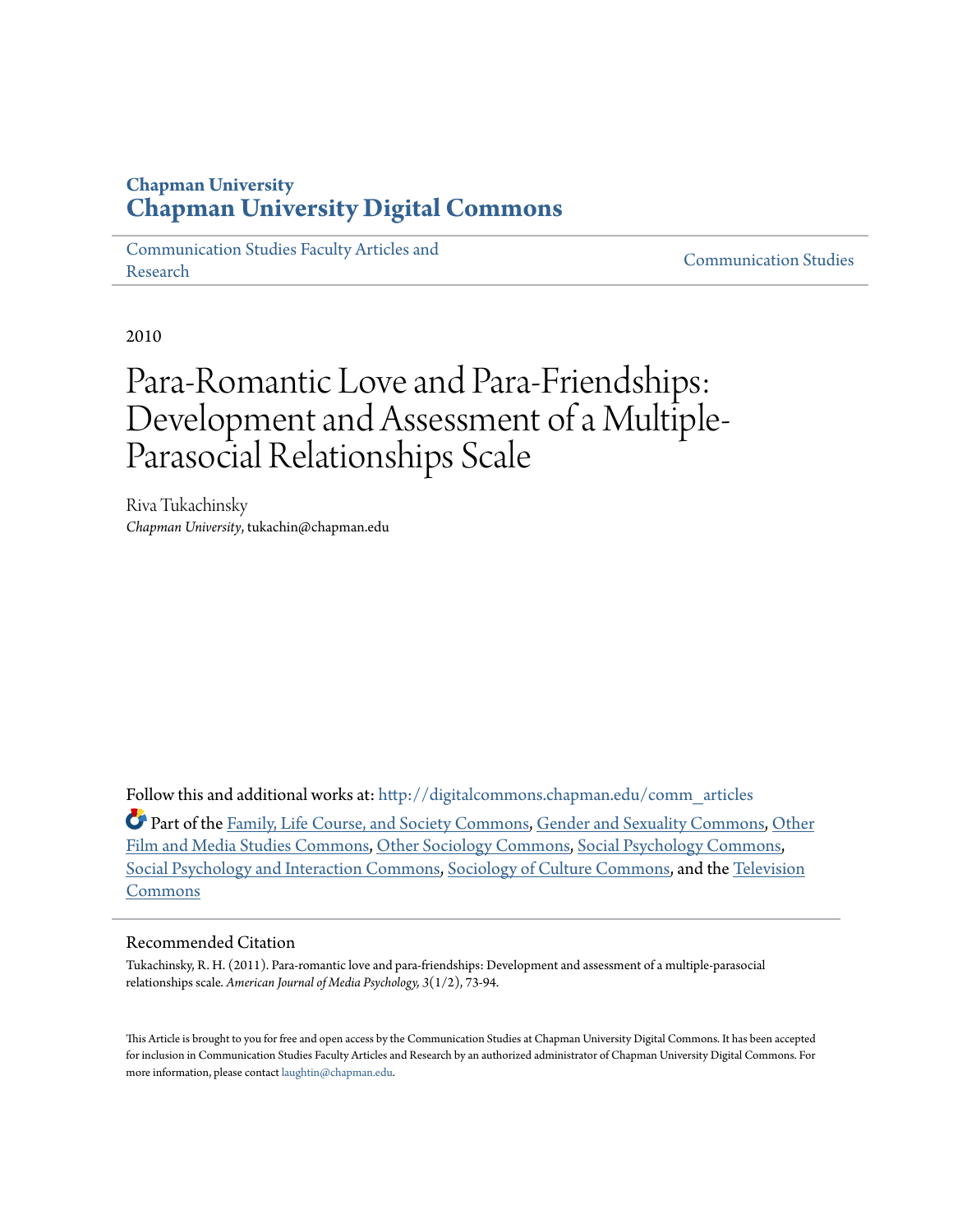# Para-Romantic Love and Para-Friendships: Development and Assessment of a Multiple-Parasocial Relationships Scale

### **Comments**

This article was originally published in *[American Journal of Media Psychology](http://www.marquettebooks.com/images/AJMP_Vol_3_2010.pdf)*, volume 3, issue 1/2, in 2010.

**Copyright** The author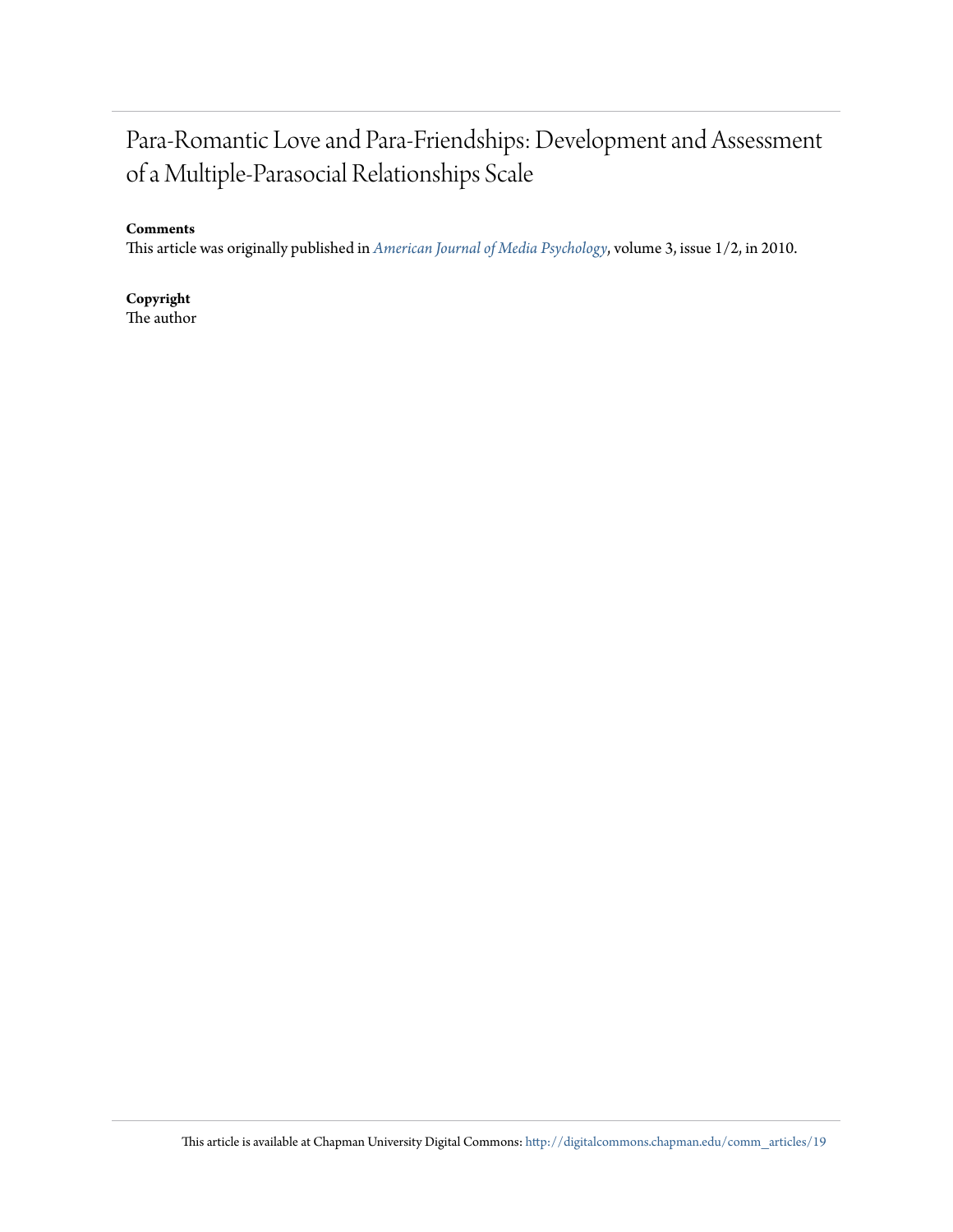# PARA-ROMANTIC LOVE AND PARA-FRIENDSHIPS: DEVELOPMENT AND ASSESSMENT OF A MULTIPLE PARASOCIAL RELATIONSHIPS SCALE

### **RIVA TUCHAKINSKY**

*Parasocial-relationships (PSR) are viewers' imaginary relationships with media personae. Despite the growing body of research on PSR, the field is still lacking a clear conceptualization and precise measure of this phenomenon. The present study suggests a novel theorization of PSR as para-friendship and para-love. Study 1 demonstrates construct validity of a new Multiple-PSR scale using the logic of a multi-trait multi-method approach. Study 2 replicates the factorial solution using confirmatory factor analysis. Finally, Study 3 provides evidence for the criterion validity of the scales. Together, these findings suggest that PSR encompass several types of relationships that might mediate different media effects.*

**Keywords:** parasocial relationships, entertainment, media psychology, measurement, media involvement

 $S$ ince the early days of television, viewers have reported emotional bonding with media personae (Horton & Wohl, 1956). These parasocial interactions (PSI) were originally defined as quasi-social interactions that span the duration of the viewing experience (Horton  $\&$ Wohl, 1956). This conceptualization was subsequently expanded to include long-term relationships formed between viewers and media figures (Klimmt, Hartmann, & Schramm, 2006). In accordance with this later view, parasocial relationships (PSR) are the experience of friendliness, companionship (Levi, 1979), and "affective participant involvement" (Rubin

**Riva Tukachinsky** is a Ph.D. student in the Department of Communication at the University of Arizona (rivat@email.arizona.edu). The author would like to thank Dr. Dana Mastro of the University of Arizona and Dr. Jonathan Cohen of the University of Haifa for their helpful suggestions.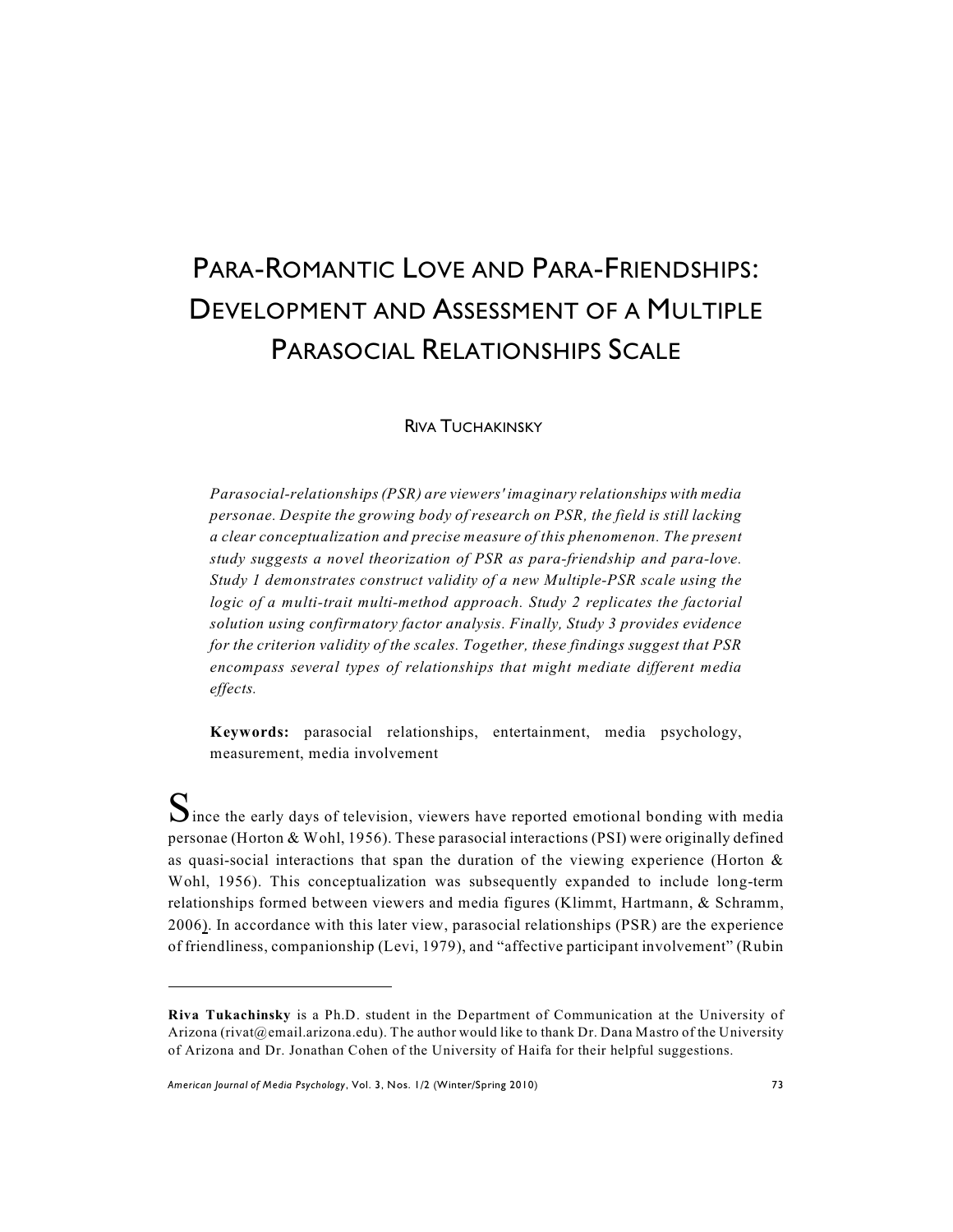& Perse, 1987, p. 248). Media personae are thereby perceived by the viewers' as friends and as a part of the viewers' own social world (Rubin, Perse, & Powell, 1985). PSR involve strong emotional responses (e.g., Levy, 1979), and when a television show is terminated, viewers may experience a sense of loss similar to that found in real life breakups (Eyal  $\&$ Cohen, 2006).

PSR have become an established area of media research. Numerous theoretical and empirical efforts have been implemented to explain the fundamental nature of PSR. In particular, research has focused on identifying the factors that prompt the occurrence of PSR (e.g., Eyal & Rubin, 2003; Greenwood, 2008; Hoffner, 1996; Perse, 1990), the contribution of PSR to viewers' gratifications from media use (Bartsch, Mangold, Viehoff, & Vorderer, 2006; Nabi, Stitt, Halford, & Finnerty, 2006) and PSR as mediators of various media effects (Brown & Cody, 1991; Derrick, Gabriel & Tippin, 2008; Hoffner & Cohen, 2009; Papa, et al., 2000).

Despite the fact that PSR studies have a long history, the term PSR has not been articulated in way that fully reflects the nuanced nature of this phenomenon (Giles, 2002). This paper aims to reconceptualize PSR as an interrelated set of unique, qualitatively different, viewer-characters relationships. Specifically, the present study will focus on conceptualizing and developing measures of two types of parasocial relationships parasocial love and parasocial friendship.

# PSR AND SOCIAL RELATIONSHIPS

Following the uses and gratifications tradition, PSR were hypothesized to serve as compensation for viewers' unsatisfied social needs. Contrary to this assertion, studies have shown that PSR are not related to deficits in social interactions (e.g., Ashe & McCutcheon, 2001; Rubin et al., 1985); instead, PSR are generally associated with seeking affiliation from others (Cohen, 1997; Cole & Leets, 1999). In much the same way that social relationships grow, PSR involve the development of elaborated characters' schemas (Perse & Rubin, 1989) and entail social attraction (Rubin & McHugh, 1987). In addition, many essential characteristics of real relationship breakups apply to parasocial relationships and to viewers' experience of loss when their favorite characters go off the air (e.g., Eyal & Cohen, 2006). In light of these findings, PSR were re-conceptualized as an extension of, rather than a substitution for, real life interactions.

Simply said, PSR are social relationships that are manifested in a mediated context (Giles, 2002). As such, both "real" and parasocial relationships employ the same social skills and draw upon similar psychological mechanisms. The comparisons commonly drawn between PSR and social relationships are lacking, however, since no published attempts have yet been made to identify concrete *parallels between PSR and specific types of social relationships*. Social relationships encompass a wide spectrum of different types of associations that range from mere acquaintance to love. Hence, it is reasonable to assume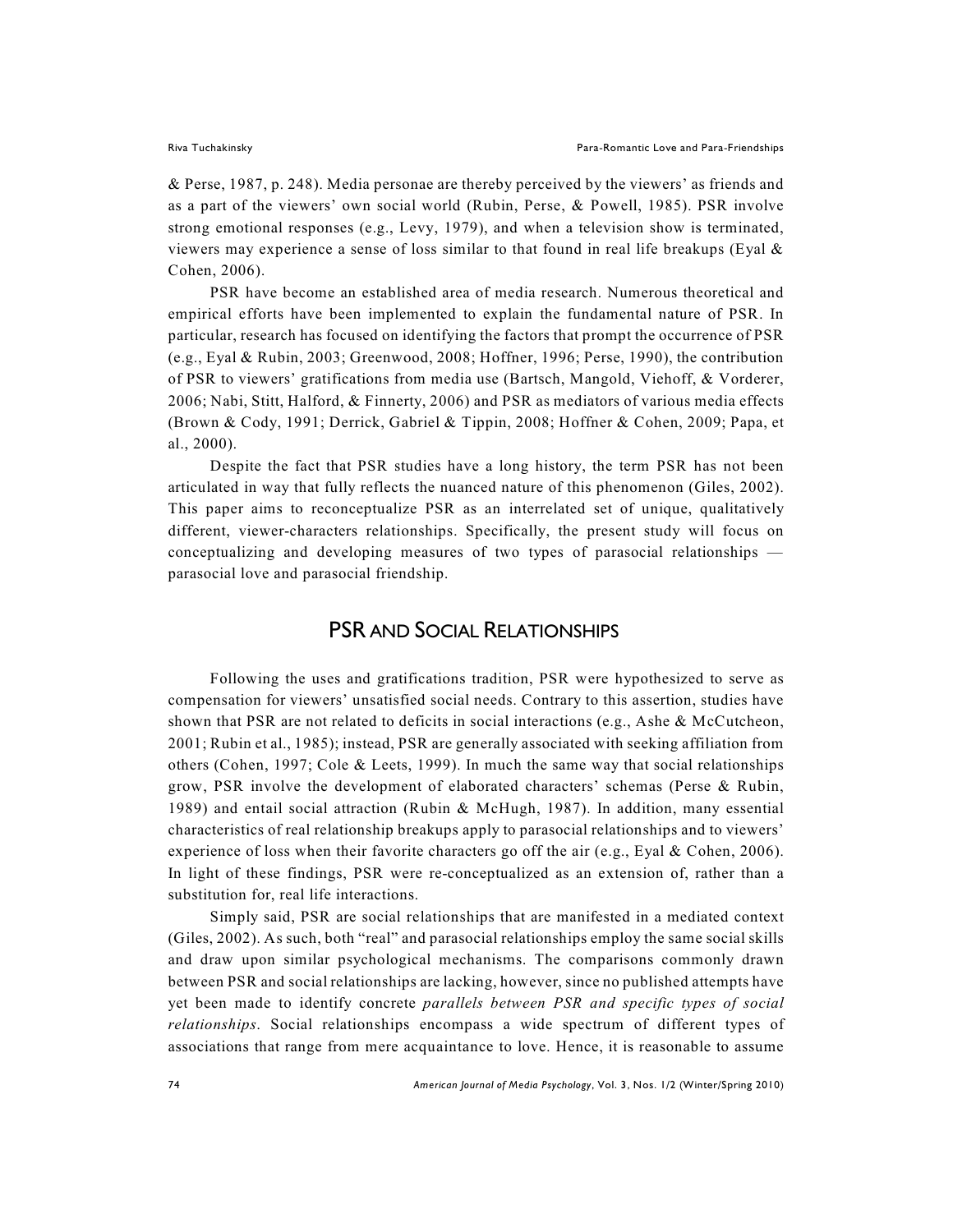that PSR is a generic term spanning a wide range of relationships that encompass distinct PSR such as parasocial love and friendship.

Consider the following example: the popular website YouTube, allows companies and individuals to upload short videos and to comment on them. One such video includes a segment of an episode from the television hospital drama *House.* In this scene, the main character, Dr. House (Hugh Laurie), kisses Cuddy (Lisa Edelstein). The comments posted by some of the viewers suggest that these individuals are sexually and romantically attracted to the actor and to the character he plays. For example, one of these viewers commented: "I'm 15, and i think he's the sexiest guy alive, charming, sarcastic, classy, and a doctor!"  $(http://www.vouthe.com/watch?v= FvopC9H5vJ4)$ . Some viewers even seemed to be jealous in the face of a fictional romantic relationship that the character has experienced on screen: "O.M.G why im not Cuddy????? i wanna be cuddy!!!! how can i be cuddy??? why i don´t have House in front of me???".

Compare these descriptions to those of viewers who instead feel companionship and non-sexual affection towards the same character. Such viewers think of House as someone trustworthy, a person to whom they would ask for advice, or with whom they might share their personal concerns. The nature of this latter relationship could be viewed as a parasocial equivalent to friendship. Such viewers might also wish to provide the character with emotional support and companionship. Take, for example, a comment posted on the same website, following a video depicting House's emotional distress: *[…]* "I nearly cried for House...especially at 1:50 when his eyes were all red from crying and he looked so sad. *[…]* bless him!" (http://www.youtube.com/comment\_servlet?all\_comments& v=gLD0O6Xv6Y&fromurl=/watch%3Fv%3DgLD0O6sXv6Y%26feature%3Drelated)

To summarize, it is argued here that in the same way that it is impossible to speak of social relationships as a single, homogeneous phenomenon, the definition and conceptual assessment of PSR should account for the various types of parasocial experiences. The people noted in the examples above engage in *qualitatively* different parasocial relationships (friendship versus romantic love). Unfortunately, existing conceptualizations and measures of PSR do not distinguish between these types; instead they examine only the intensity but not the intrinsic nature of PSR.

# EXISTING MEASURES AND CONCEPTUALIZATIONS OF PSR

Most of the existing definitions and measures of PSR ignore the multi-faced nature of these relationships. The PSR scale was originally designed to assess viewers' relationships with news-casters (Levy, 1979). Although the scale was later extended and applied to fiction genres (e.g., Rubin & Perse 1987), the adjustments made in the scale were, perhaps, not sufficient to capture the diversity of PSR in other contexts. More recently, several attempts have been made to create multidimensional PSR scales (Auter & Palmgreen, 2000; Sood, 2002). However, while these efforts have improved our understanding of the *components*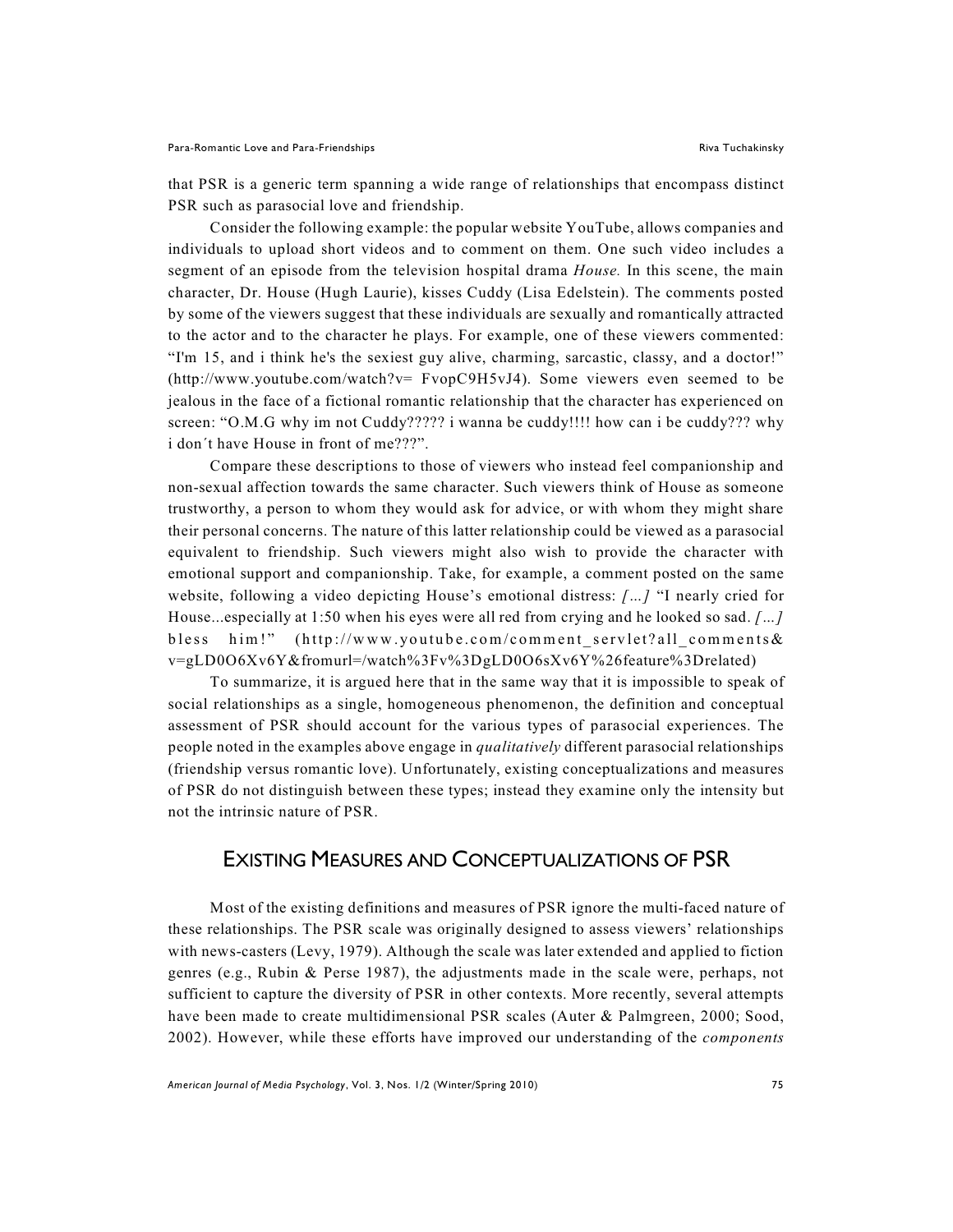*within* PSR, they have continued to overlook the potential differences *between different types* of parasocial relationships.

Currently, the most commonly used PSR scale is the Parasocial Interaction Scale created by Rubin et al. (1985). Unfortunately, the items included in the scale capture theoretical constructs other than PSR, such as perceived realism, affinity, and identification. Approximately one half of the items directly address the core components of PSR such as viewers' feelings towards the character and their interactions (e.g., "I think of my favorite newscaster like an old friend"). Thus, although the scale statistically converges into a single latent variable, the face validity of the scale remains in question.

In sum, it seems that despite the well established correspondence between social and parasocial relations, past research did not fully elaborate parallels between specific types of PSR and different social relationships. As noted above, PSR may vary not only in their intensity but also in their quality. Similar to real life relationships, PSR can range from a mere acquaintance to friendship or love. It is suggested here that is critical to make a theoretical distinction between qualitatively unique PSR that parallel distinct social relationships.

# PSR AS MULTIPLE RELATIONSHIPS

Social relationships are dynamic processes that transform over time as a result of ongoing interactions. The term friendship itself encompasses a wide range of relations that vary in their degree of intensity and expression (Hinde, 1997; Planalp & Garvin-Doxas, 1994). However, according to most scholarly definitions, friendship lacks (or does not necessarily include) sexual elements (Hinde, 1997). Accordingly, friendship represents a mutual, reciprocal relationship founded upon understanding, trust, intimacy, and responsibility (Blieszner & Adams, 1992; Planalp & Garvin-Doxas, 1994) as well as support and self-disclosure (Hays, 1984).

In a parasocial context, friendship can be conceptualized as liking the character, feeling solidarity with and trust in the media figure, and desiring self-disclosure and communication with him or her. For instance, parasocial friendship could be used to characterize viewers' bond with the female characters in soap operas: "After a while the characters do become real people, and we are concerned for their well being just as we are concerned for our friends and colleagues" (Livingstone, 1988, p. 70). Similarly, one of the viewers of *The Cosby Show* referred to Cliff Huxtable by saying, "he is so likable, and I get the feeling if he were your neighbor or your relative you'd love to see him come in." (Jhally & Lewis, 1992, p. 37).

However, PSR can also correspond to romantic relationships. The boundaries between love and friendship are often blurred (Hendrick & Hendrick, 1993). Like friendship, love is based on intimacy, trust and disclosure. The difference between love and friendship parallels the difference between liking and love (where love involves a strong desire to be in the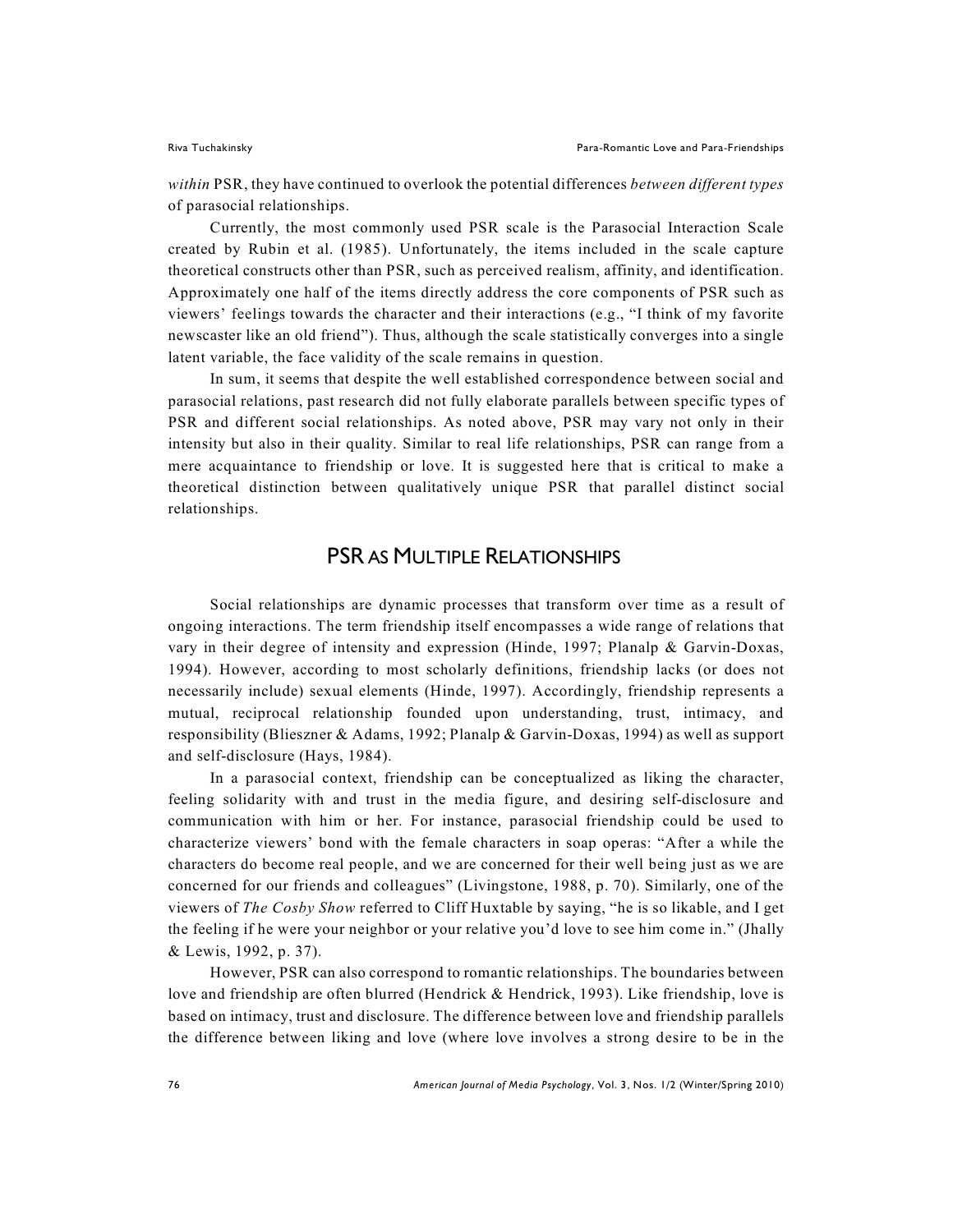other's presence, longing for physical closeness and need for approval and care [Rubin, 1973]). Similar to friendship, love is not a homogeneous phenomenon. In fact, love encompasses various different types of relationships such as maternal love and platonic love (Fehr, 1994). To limit the scope of the current discussion, this paper will focus upon romantic love, which, as most scholars agree, is strongly driven by sexual attraction and its accompanied intense emotions (e.g., Hendrick & Hendrick, 1990; Marston et al., 1987; Sterenberg, 1986).

It seems that a parasocial version of romantic love is an integral part of the contemporary popular culture with a long history dated back to "crushes" on media stars such as Elvis Presley (Fraser & Brown, 2002) and Greta Garbo (Blumer, 1933). For instance, during WWII, soldiers sent love letters to Donna Reed and decorated them with sketches of broken hearts (Rother, 2009). Many recent studies have documented similar parasocial romantic behaviors among female adolescents (Karniol, 2001; Raviv, Bar-Tal & Ben-Horin, 1995; Steele & Brown, 1995).

Romantic and sexual bonds between the viewers and media figures can take less extreme forms and be targeted towards fictional characters, not only the performers. For instance, one of Livingstone's interviewees described her motivation to view her favorite soap opera by saying that "They always have someone good looking who you can fancy and wish you could go out with" (Livingstone, 1988, p. 72). Similarly, some viewers of *Sex and the City* report not only engaging in friendship-like relationships with the female protagonists in the series but also developing some quasi-romantic relationships with the male characters (Tukachinsky, 2008).

# THE NEED FOR RECONCEPTUALIZATION

PSR have increasingly become the focus of media research and are theorized to play a central role in media gratifications (e.g., Bartsch, et al., 2006) and effects (e.g., Brown & Fraser, 2004). However, despite the need for a fundamental understanding of the emotional experiences that PSR entail, PSR are typically studied and conceptualized in a very narrow manner that seems to overlook the richness and multiplicity embedded in the phenomenon. In fact, it is possible for different types of parasocial relationships to be driven by different theoretical mechanisms and, subsequently, to lead to distinct effects.

To illustrate, Klimmt et al. (2006) review conflicting evidence regarding possible changes in levels of PSR across the life span. While some studies have documented higher PSR in middle-age viewers, other studies have found that adolescents report the highest PSR. Differentiation among various kinds of PSR could, potentially, resolve this inconsistency if different kinds of PSR are more or less prominent within different age-groups. For example, past studies have shown that adolescents can "fall in love" with media figures as part of their transition into sexuality and as a means of defining their sexual identity (e.g., Karniol, 2001; Raviv et al., 1995). Due to the psychological needs typical to this developmental stage, it is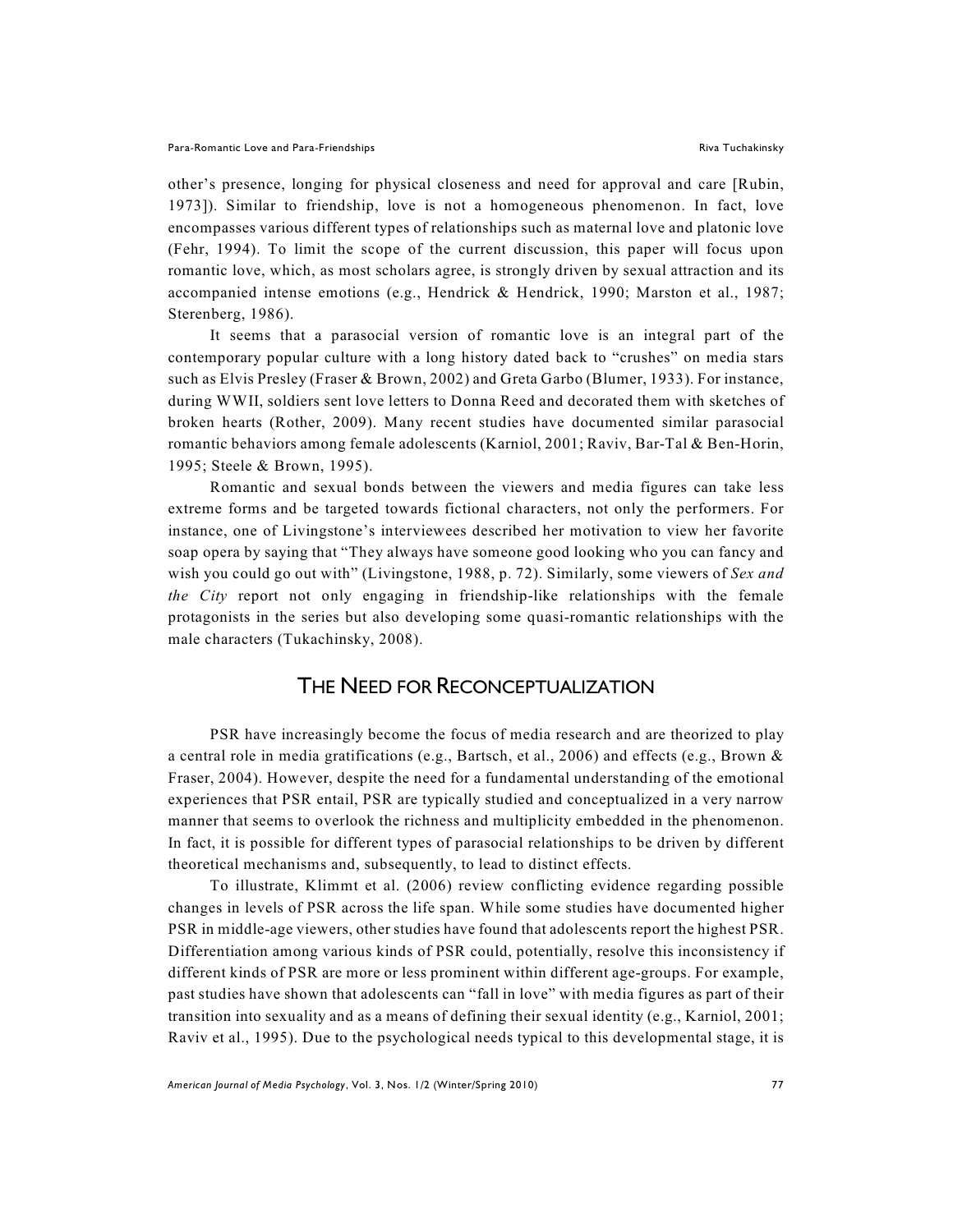possible to assume that, on average, adolescents will report higher PSL but not higher PSF than adults.

Furthermore, different PSR can mediate different media effects. As in real-life interactions, distinct models can be relevant for modeling different behaviors. Thus, it is possible that violence or pro-social behaviors are promoted by the PSR equivalent of friendship, whereas cultivation of romantic expectations will occur through parasocial romance. Thus, differentiation between various kinds of PSR will enhance the validity of the PSR measure, improve our theoretical understanding PSR as mediators of effects, and increase the total amount of variance explained by PSR.

The present study aims to provide a richer and a more differentiated view of the distinct types of PSR that viewers develop with media figures, thereby elucidating the diversity and complexity of media involvement as well as the role media plays in viewers' lives. More specifically, the present study examines parasocial love and parasocial friendship as two, distinct facets of PSR. Parasocial friendship was chosen as a core form of PSR, given the long-standing view of PSR as quasi-friendship (e.g., Rubin et al., 1985). This kind of PSR is distinguished in this paper from parasocial love, because of their high prevalence in society, as was discussed in the previous sections (e.g., Karniol, 2001).

A multiple-PSR scale is developed and validated in a series of three studies. In Study 1, a multiple-PSR scale was created using a number of sources that well establish the face validity of the scale. Initially, items were formulated based on a qualitative analysis of television viewers' reports of their experiences in PSR and existing measures of friendship and romantic love. Next, the construct validity of the new PSR scale was assessed based on the logic of a multi-trait multi-method approach. Then, Study 2 replicated the results of Study 1 using confirmatory factor analysis (CFA). Finally, Study 3 provided substantial evidence for the criterion validity of the scales by employing a quasi-experimental approach to manipulate various dimensions of PSR.

# STUDY 1: SCALE CONSTRUCTION AND EXPLORATORY FACTOR ANALYSIS

Study 1 describes the construction of a new PSR scale. Items utilized in the scale were adapted from measures of real-life relationships such that they reflect the PSR experiences as described in the pilot study.

### Qualitative Pilot Study

The pilot study was conducted as a means for assessing the content validity of the new measure developed in Study 1. The pilot study ensures that the items in the questionnaire properly reflect the ways in which individuals discuss and experience PSR. Responses to the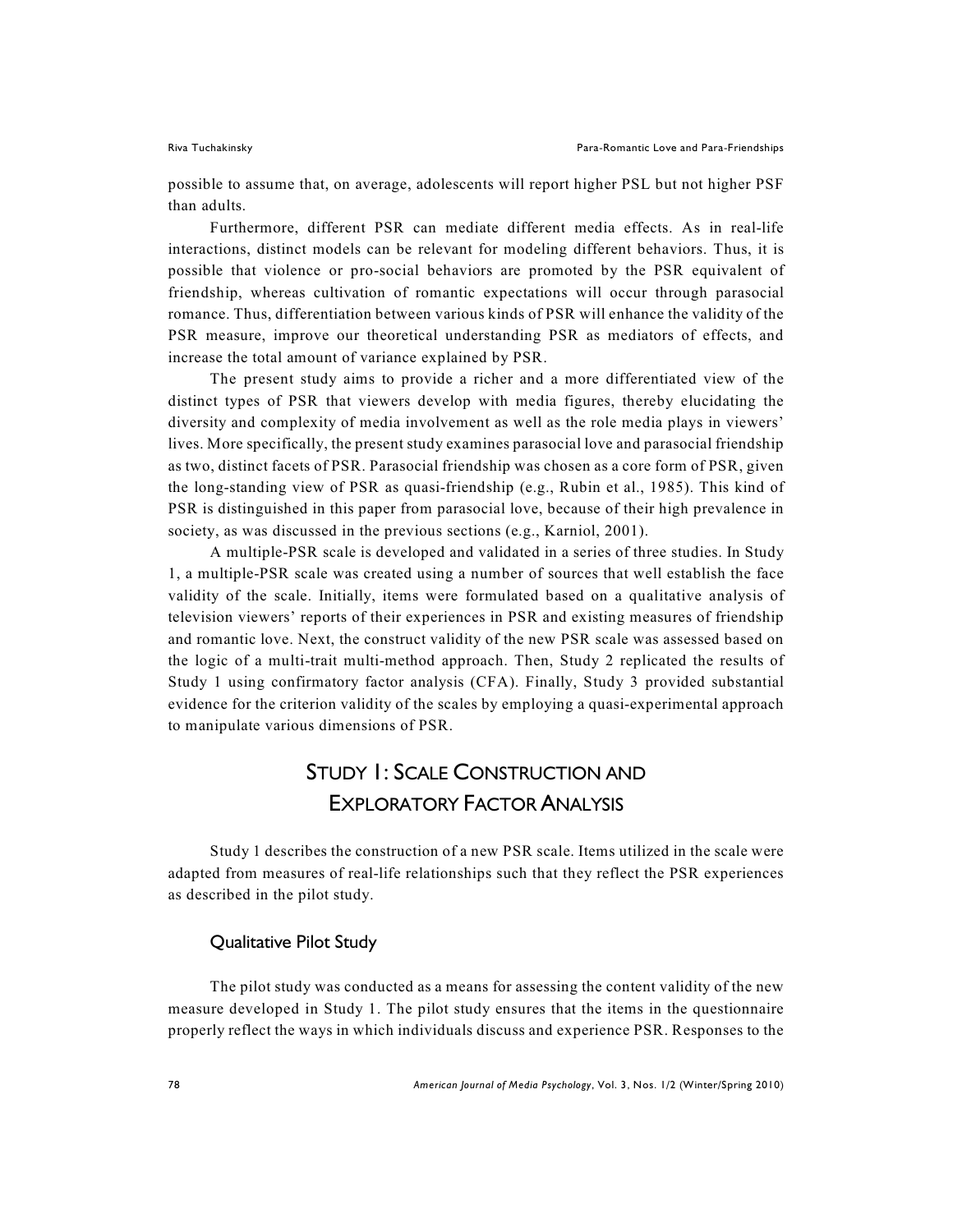open-ended pilot study were used to choose statements for the Multiple-PSR questionnaire.

Seven students at a large public university wrote a brief essay describing their PSR with a character of their choice. Participants were prompted to choose characters with whom they engage in PSR. Cohen and Perse (2003) demonstrated that such instructions for choosing a character indeed helped respondents pick characters with which they formed PSR rather than other forms of relationships such as identification. Respondents were asked to describe several elements of the relationship including their feelings toward the character, the ways in which they would like to interact with the character, and the type of relationship they would want to develop with the character.

Responses to these open ended questions were qualitatively analyzed by identifying repeating themes that were then clustered into categories. The themes repeated in the essays included a sense of friendship (e.g., "like a friend," "would want to be a friend of his"), communication (e.g., "share things," "talk about stuff"), and physical attraction (e.g., "sexy", "hot"). These same themes are reflected in items from measures used to assess real life romantic love and friendship (e.g., Hendrick & Hendrick, 1986; McCroskey & McCain, 1974).

In addition to these embedded themes, another category emerged from the analysis. Two of the participants referred to their favorite character as possessing characteristics of a model ("I would like to ask for an advice" and "I imagine what he would do in the same situation"). Since these comments did not overlap with items found in the existing scales, they were added to the questionnaire to fully reflect mentoring aspects of PSR not represented by existing social-relationships measures. Table 1 presents the final pool of items.

#### Sample and Procedure

A preliminary, paper and pencil, multiple-PSR questionnaire was distributed among 90 college students at a major public university (61% females, 68% Whites [the rest identified themselves as Latino], mean age 21.78 years, *SD*=1.33). These students were asked to complete a questionnaire pertaining to interpersonal relationships and television viewing experience.

Each participant was asked to choose two media figures—a figure he or she has a parasocial friendship with and a figure that he or she is parasocially in love with. This choice was made based on the results of the qualitative pilot study that revealed a friendship-like and a pseudo-romantic relationship between the viewers and their favorite characters. In order to prompt participants to choose such media figures, the original Cohen and Perse (2003) instructions for picking a character were slightly altered. Participants were asked to fill out the same Multiple-PSR and the classic PSR scales for a character they "feel affinity towards" (para-friendship) and a character they are "attracted to and in love with" (paralove).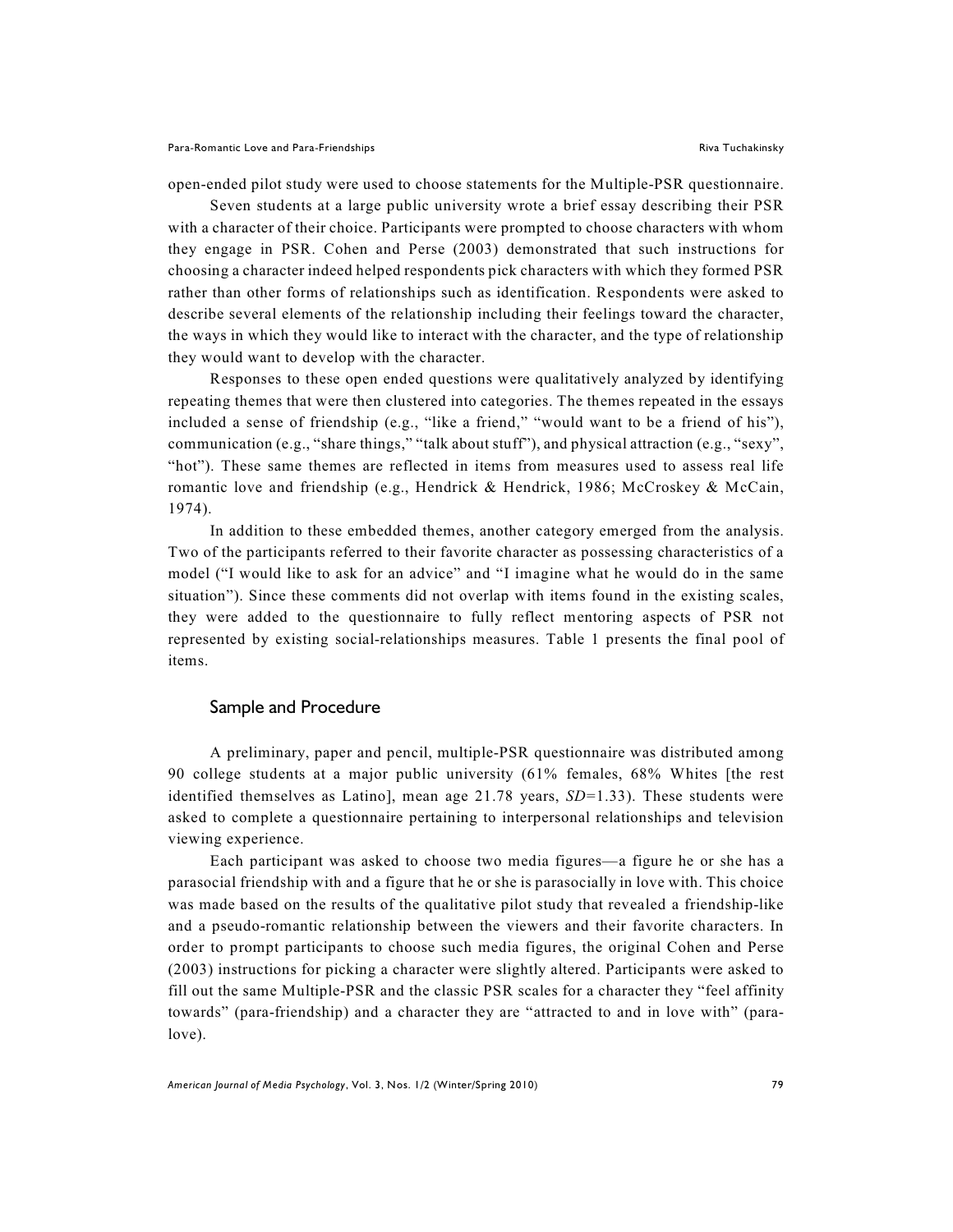# Table 1

# Factor loadings of a four-factor solution of EFA (Study 1)

|                                                                                                                       | Factor           |                  |                   |                    |  |
|-----------------------------------------------------------------------------------------------------------------------|------------------|------------------|-------------------|--------------------|--|
|                                                                                                                       | Friends<br>comm. | Love<br>physical | Love<br>emotional | Friends<br>support |  |
| If X was a real person, I could have disclosed negative things about myself honestly and<br>fully (deeply) to him/her | .910             | $-049$           | $-079$            | .060               |  |
| If X was a real person, I could have disclosed a great deal of things about myself to X                               | 829              | $-013$           | $-073$            | .166               |  |
| Sometimes, I wish I knew what X would do in my situation                                                              | .746             | $-033$           | .030.             | $-135$             |  |
| If X was a real person, I could have disclosed positive things about myself honestly and<br>fully (deeply) to him/her | .579             | .002             | .071              | .244               |  |
| Sometimes, I wish I could ask X for advice                                                                            | .504             | .103             | .123              | .022               |  |
| I think X could be a friend of mine                                                                                   | .384             | $-265$           | $-003$            | .209               |  |
| I find X very attractive physically                                                                                   | .147             | $-0.32$          | $-0.045$          | $-063$             |  |
| I think X is quite handsome/pretty                                                                                    | .082             | $-SCD$           | $-049$            | .079               |  |
| X is very sexy looking                                                                                                | $-133$           | $-828$           | .069              | .089               |  |
| X fits my ideal standards of physical beauty/handsomeness                                                             | $-115$           | $-.746$          | .167              | 082                |  |
| I want X physically, emotionally, and mentally.                                                                       | $-0.46$          | $-235$           | .S72              | $-093$             |  |
| For me, X could be the perfect romantic partner                                                                       | $-140$           | $-355$           | .680              | .040               |  |
| Sometimes I think that X and I are just meant for each other                                                          | $-050$           | .162             | .661              | .129               |  |
| I wish X could know my thoughts, my fears, and my hopes                                                               | .085             | $-007$           | .520              | .131               |  |
| X influences my mood                                                                                                  | 073              | $-006$           | .445              | $-114$             |  |
| I adore X                                                                                                             | .203             | $-281$           | .440              | $-044$             |  |
| I idealize X                                                                                                          | .160.            | $-078$           | .275              | .040               |  |
| If X was a real person I would be able to count on X in times of need                                                 | $-085$           | .005             | $-072$            | 836                |  |
| If X was a real person, I would give him/her emotional support                                                        | $-074$           | $-070$           | $-111$            | .799               |  |
| If X was a real person, he/she would able to count on me in times of need                                             | .153             | $-065$           | .050              | .738               |  |
| If X was a real person, I would will to share my possessions with him/her                                             | .220             | $-041$           | .154              | .633               |  |
| If X was a real person, I could trust him/her completely                                                              | .192             | .013             | .183              | .633               |  |
| If X was a real person I could have a warm relationship with him/her                                                  | .133             | $-168$           | .140              | 500                |  |
| I want to promote the well-being of X                                                                                 | .286             | .061             | .196              | 383                |  |

#### Instrument

*Preliminary Multiple PSR Scale.* The preliminary scale included 24 items based on existing measures of personal attraction, closeness, companionship, trust, solidarity and romantic love (Berscheid, Snyder & Omoto 1989; Hendrick & Hendrick, 1986; McCroskey & McCain, 1974; Sternberg, 1997; Wheeless, 1978). These items were adjusted so that they could be used in reference to media figures. For example some statements were changed to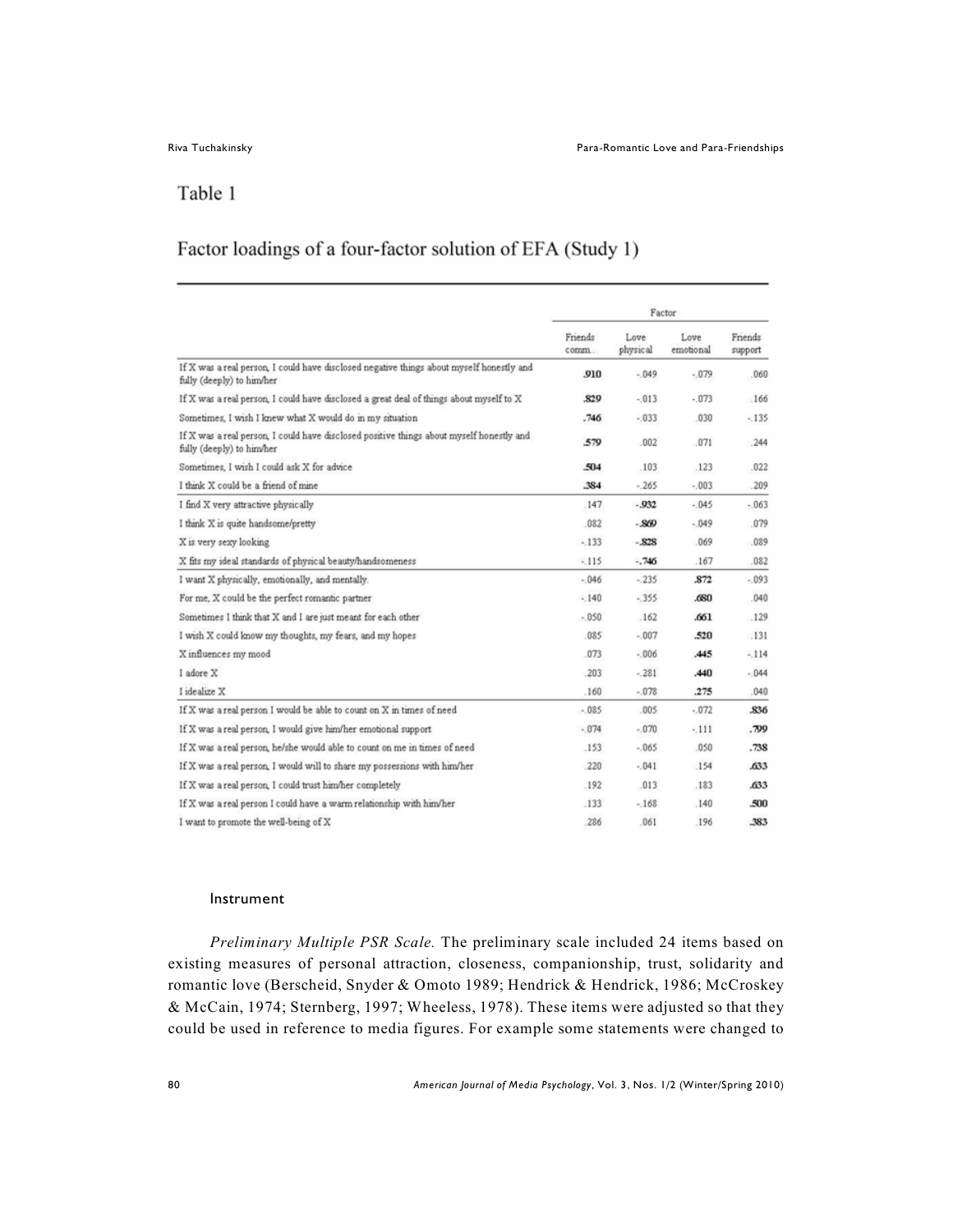start with a qualifier "If X was a real person." Table 1 presents the items for the preliminary scale.

*Classic PSR.* Participants were asked to respond to a short (10-item) version of A.Rubin et al.'s (1985) PSI scale with regard to each of the two characters they have chosen (i.e., the "in-love" [Cronbach's  $\alpha$ =.81] and "friend-like" characters [Cronbach's  $\alpha$ =.85]).

*Real-Life Friendship and Love.* To assess convergent and discriminant validity, participants were asked about their real-life relationships. Respondents replayed to a set of 11 questions about their best friend (e.g., "I want to promote the well-being of my best friend,"  $\alpha = .79$ ).

Most (75%) participants indicated that they were involved in a romantic relationship at the time of the study. These individuals were requested to answer additional 11 questions about their current romantic partner (e.g., "I adore my romantic partner",  $\alpha$ = .95). A principal components factor analysis (PCA) revealed only one underlying factor for each of the scales (with factor loadings of over .80 for the friendship scale and over .40 for the love scale).

*Control Variables.* The questionnaire also included questions about the character's sex, the name of the program in which the character appeared, how long the respondent had been watching the show, and the viewer's sex, age and ethnicity.

#### Results: General Description of the Characters

The majority (59.3%) of the loved-characters and less than a half (43.2%) of the friend-characters were male media figures. Only 39.1% of the friend characters but 85.5% of the loved characters were of the opposite gender of the respondent's gender. On average, respondents had been watching the show starring the media figure for a few years (33.65 months [*SD=*30.70] for loved characters and 42.45 months [*SD=*35.50] for friendcharacters).

Although they were not prompted to choose a fictitious character or a "real" person, all but three participants chose fictional characters from television dramatic-comic series (e.g., *Sex in the City, Gossip Girls*) or suspense (e.g., *Lost*). The only exceptions were the choice of Oprah Winfrey and Erin Andrews from ESPN. In one instance, one of the respondents referred to a fictional character but nominated the actors who played them: Sarah Jessica Parker from *Sex and the City* and Steve Carell from *The Office* (rather than to the characters they portray: Carrie Bradshaw and Evan Baxter, respectively).

#### Exploratory Factor Analysis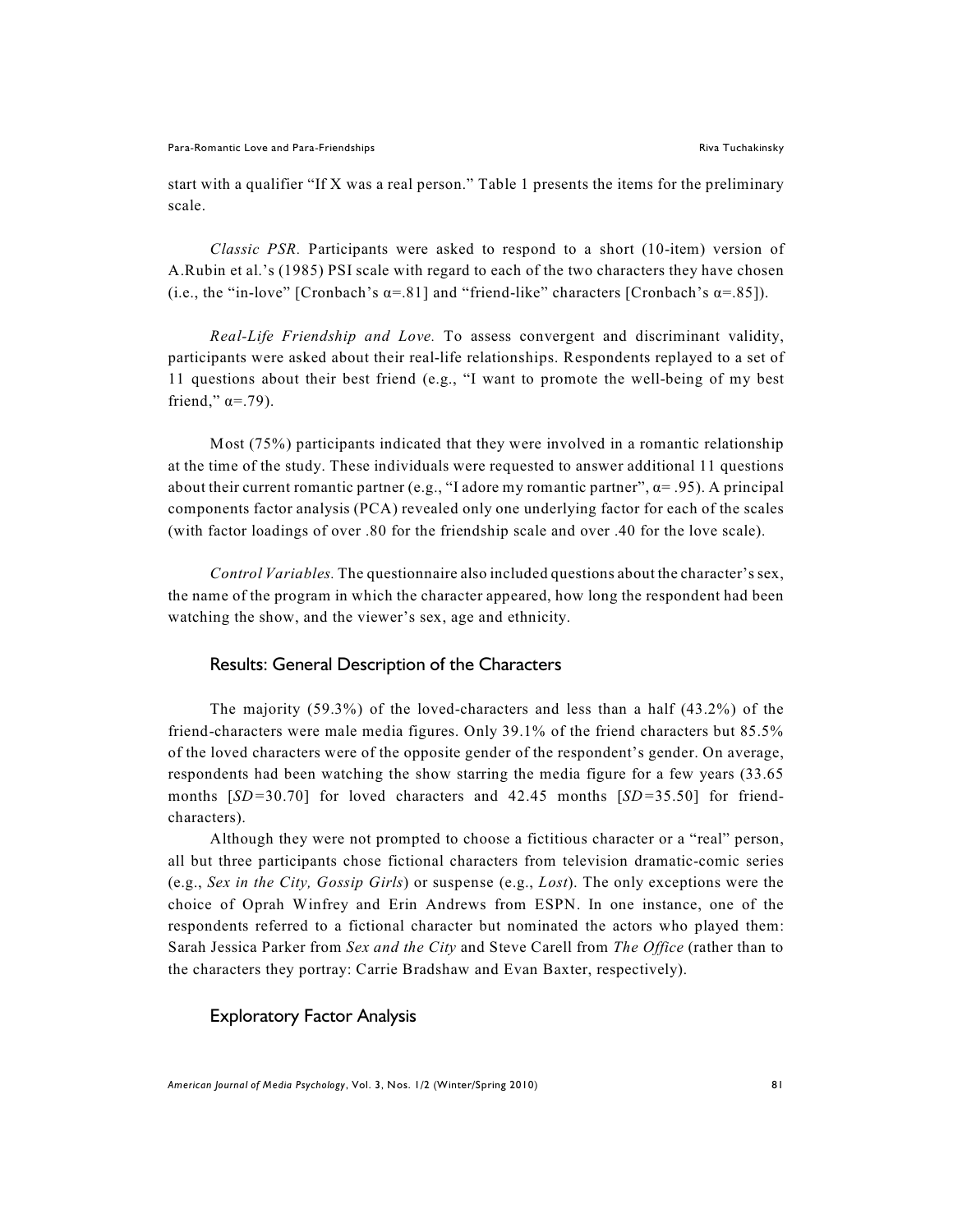An exploratory factor analysis was used to determine the factorial structure (i.e., subscales) of the new measure by assessing the statistical relationships between the items. In a preliminary analysis, all 24 items were factor-analyzed using ML estimation. Five factors with eigenvalues greater than 1 were extracted. Based on the analysis of the scree plot and interpretation of the factor loadings in a preliminary EFA, the analysis was repeated with a four-factorial solution constraint. Oblique Direct Oblimin rotation was used based on the assumption that the different aspects of relationships with characters will be likely to correlate with each other. The final solution (Table 1) resulted in a well defined, fourfactorial solution without any cross-loading items. These factors are consistent with theoretical aspects of the measured constructs.

The analysis correctly discriminated between PSL and PSF. Furthermore, the EFA extracted four factors, two of which included items from the PSL scale and two factors with PSF items. The first friendship factor was focused on the theme of communication (disclosure and advice seeking), but it also included the item "If X was a real person, he/she could be a good friend of mine." This finding is consistent with existing literature on real life friendships that suggests that friendships in adulthood are defined by communication and disclosure (Hays, 1984). The second friendship factor reflected the theme of support and companionship (trust, sharing and mutual help). Similarly, PSL was divided into two factors: physical attraction and a strong emotional response to the character (e.g., admiration, mood change).

High correlations emerged between the two friendships factors (.44) and the two components of PSL (.37). These correlations were higher than the correlations between PSFsupport and PSL factors (.28 and .25). PSF communication had a low correlation with physical love (.19) but a high correlation with emotional love (.40). Based on the results of the EFA, the items were combined into four scales that have shown high internal consistency: Cronbach's alpha was .89 for PSF support, .86 for PSF communication, .84 for PSL emotional, and .92 for PSL physical.

#### Construct Validation of the PSL and PSF Scales

To assess the construct validity of the PSL and PSF measures, the scores on both scales for loved and friend-like characters were compared. It was assumed that individuals would report higher PSL with characters that they are "in-love with" than with friendscharacters and vice versa. The PSR scores were also compared for the two types of characters in order to determine the extent to which the new scales better discriminate between the two types of characters.

As can be seen from Table 2, in line with expectations, respondents reported significantly higher PSL with loved characters than with friend characters. However, no significant differences were noted between PSF with friend and loved characters. Similarly, PSR levels were similar for both types of characters.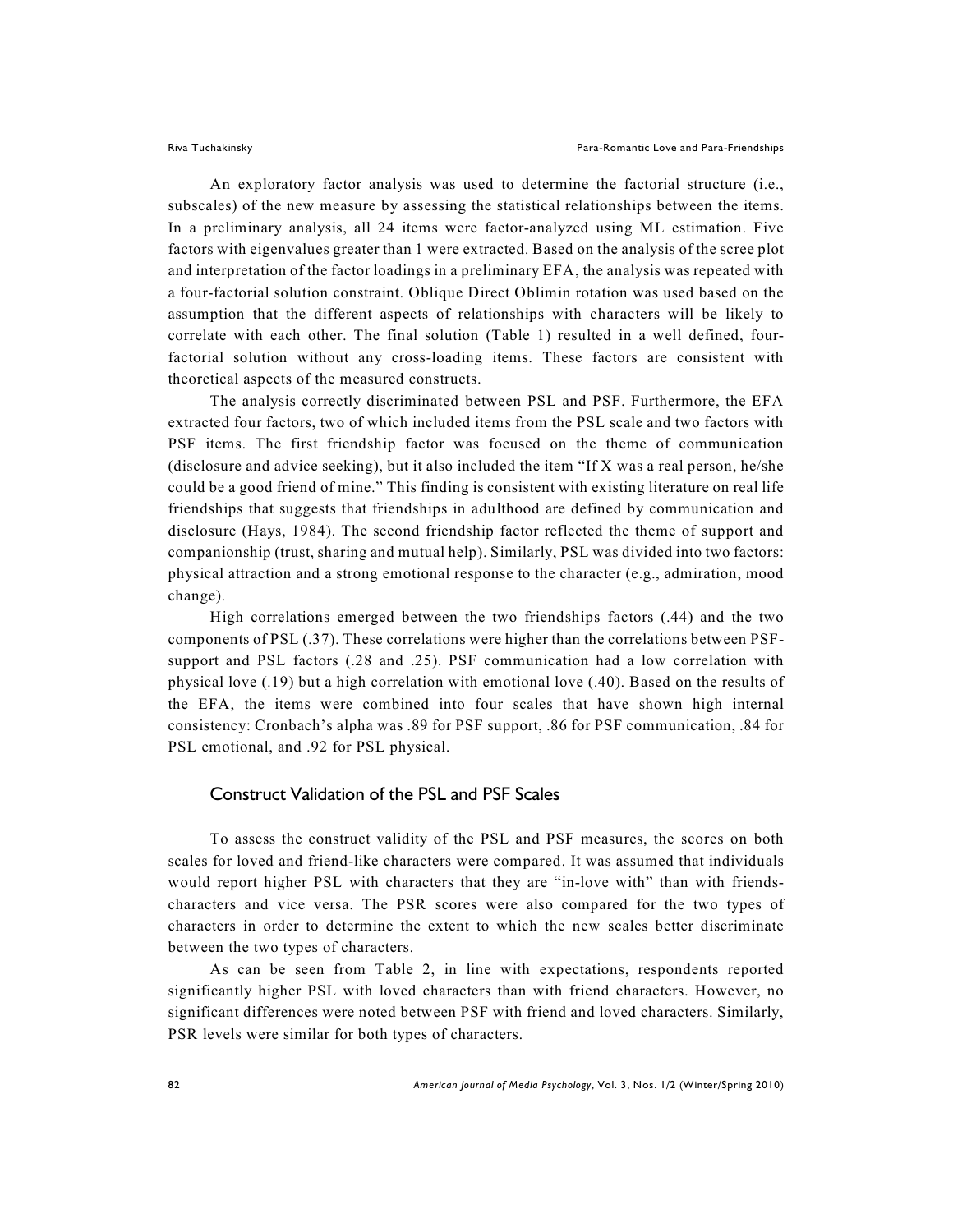|                                 | PSL  |                |      | PSF            |      |         |           | <b>PSR</b> |      |      |
|---------------------------------|------|----------------|------|----------------|------|---------|-----------|------------|------|------|
|                                 |      | Physical       |      | Emotional      |      | Support |           | Comm.      |      |      |
|                                 | М    | Sd             | М    | Sd             | М    | Sd      | M         | Sd         | M    | Sd   |
| Loved<br>characters             | 5.4  | 1.64           | 2.8  | 1.21           | 4.29 | 1.11    | 3.94      | 1.1        | 4.18 | 1.28 |
| Friends<br>characters           | 3.98 | 1.78           | 2.31 | 1.14           | 4.13 | 1.18    | 4.02      | 1.22       | 4.17 | 1.12 |
| T-test for<br>paired<br>samples |      | $5.96(89)$ *** |      | $4.55(89)$ *** |      | NS      | <b>NS</b> |            | NS   |      |

Levels of PSR, PSF and PSL for loved and friend characters

 $p < 001$ 

Table 2

#### Tests for Convergent/Discriminate Validity of PSL and PSF

Next, the PSR scale was correlated with PSL and PSF scales for loved and friend characters. It was expected that to show a good convergent/discriminant validity, the PSR scale would be more highly correlated with PSF for friend-characters than for loved characters, but it would be more strongly correlated with PSL for loved characters.

As predicted, PSL scales correlated more highly with PSR with loved characters (physical  $r = .48$  and emotional  $r = .45$ ) than with PSR with friend characters (physical  $r = .21$ and emotional  $r=30$ ) ( $t(87)=3.52$ ,  $p<0.01$  and  $t(87)=1.89$ ,  $p<0.05$ ). Similarly, PSF scales were more strongly correlated with PSR with friend character (support *r*=.61 and communication  $r = .58$ ) than with PSR with loved characters (support  $r = .43$  and communication  $r = .45$ ) (*t*(87)=-2.39, *p*<.01 and *t*(87)=-1.80, *p*<.10 respectively).

Additional evidence of convergent and discriminant validity emerged from correlations between PSL and PSF with love and friendship in reality, since PSR are considered an extension of real life relationships. PSL scales were more strongly (but not significantly so) correlated with love than with friendship (physical:  $r=0.29$ ,  $p<01$  versus  $r=0.22$  *p*<.01; emotional:  $r=0.09$  versus  $r=0.05$ ). PSF scales were more strongly (but not significantly so) correlated with real life friendship than with real life love (communication: *r*=.18, *p*<.05 versus *r*=.33, *p*<.001; support: *r*=.25, *p*<.001 versus *r*=.26, *p*<.01). Though the differences between the correlations were in the expected direction, none of the differences between the correlations was statistically significant.

#### **Discussion**

The findings from Study 1 demonstrate that the new scales, in fact, capture two different kinds of relationships with characters. Although correlated, these two concepts are different from each other, and capture something other than PSR. Differences in levels of PSF were not discriminative of the character type (Table 2). However, this scale did exhibit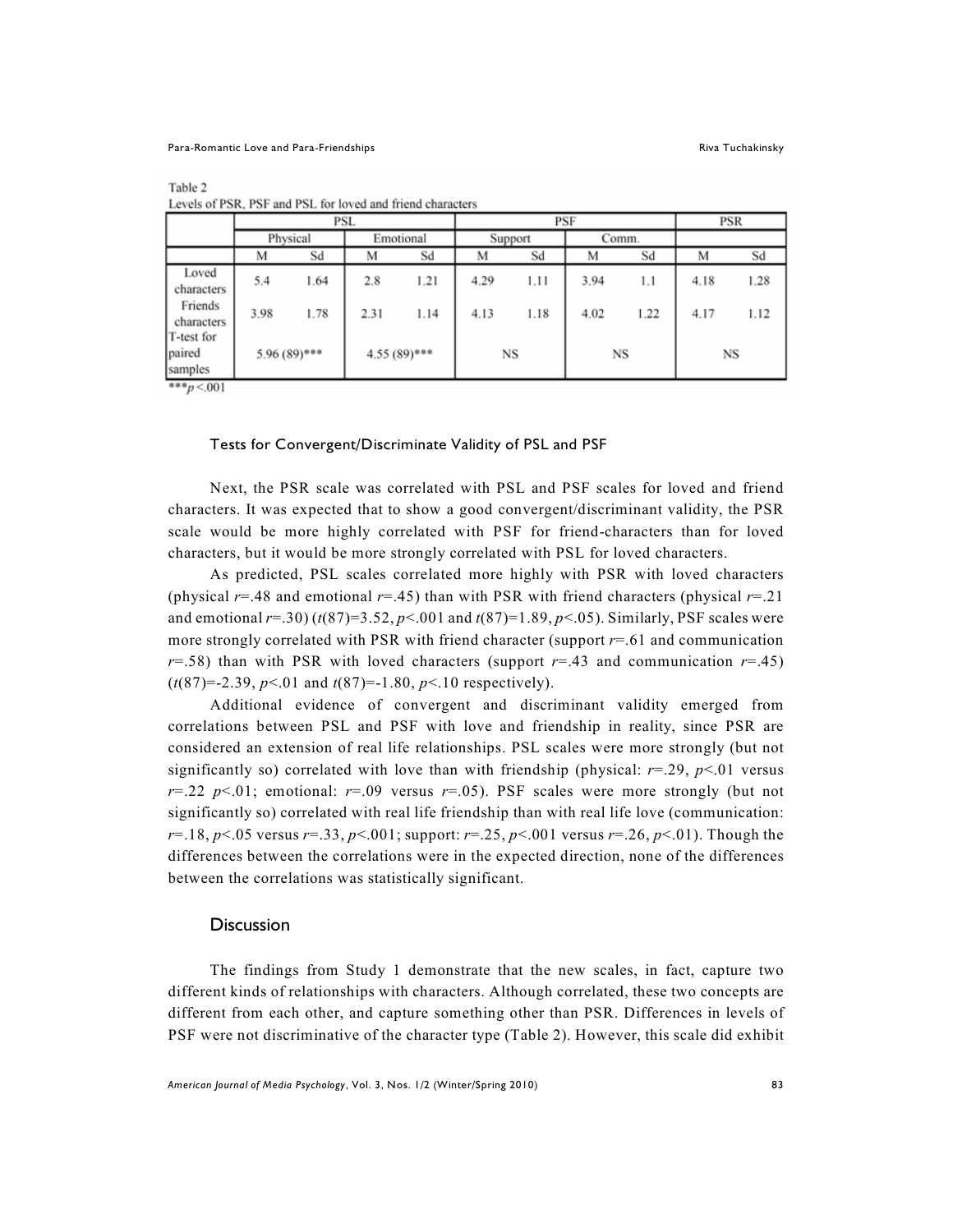convergent validity when correlated with PSR for the two types of characters. To validate the scale constructed in Study 2, a CFA on a separate sample was conducted. Replication of these results is especially important, given the small sample size  $(N<100)$  used in this study.

# STUDY 2: VALIDATION OF THE MULTIPLE-PSR SCALE

Study 2 replicates and extends the findings of Study 1. The methodological differences between the two studies were chosen to test the robustness of the earlier findings. First, the factorial structure in Study 1 was determined using exploratory methods. In EFA, the solution is data driven and, thus, should be replicated using subsequent confirmatory factor analysis. Second, in Study 1, participants were explicitly prompted to choose media figures with whom they "feel like friends with" and with whom they are "in-love" and are attracted to. Therefore, one could argue that the factorial structure that was extracted in Study 1 is an artifact of the instructions given to the participants. In Study 2, participants were asked to choose only one (their favorite) media figure. By replicating the findings of Study 1 using different targets of PSR, Study 2 demonstrates that PSL and PSF are two separate concepts, and it is possible to determine for a given character, whether the PSR are predominantly PSL or PSF driven.

#### Sample and Instrumentation

Participants in Study 3 were 93 undergraduate students in a major public university. The students were asked to participate in an online survey on television viewing experience for course credit. The majority (68%) of the participants was female and 75% were White and the remaining were Latinos, with the exception of two American-Asian participants. The mean age was 21.88 years (*SD*=2.70).

Participants were free to choose a media figure that they like, feel an emotional bond with or are attracted to. Participants were asked to fill out a set of questions about the character, including the character's gender, the genre of the show in which the character appears and the duration for which the participant had been watching the show. Finally, participants answered the PSL, PSF and PSR questionnaires as in Study 1.

#### **Results**

The majority of the characters that were chosen by the respondents appeared in drama (33.3%) and comedy (37.6%) television series and the remaining characters were chosen from action/adventure series, reality shows and soap operas. Although there were no specific instructions to choose fictional characters, only two of targets were real (Heidi Klum from *Project Runaway* and Lauren Conrad from *The Hills*). One of the participants used the name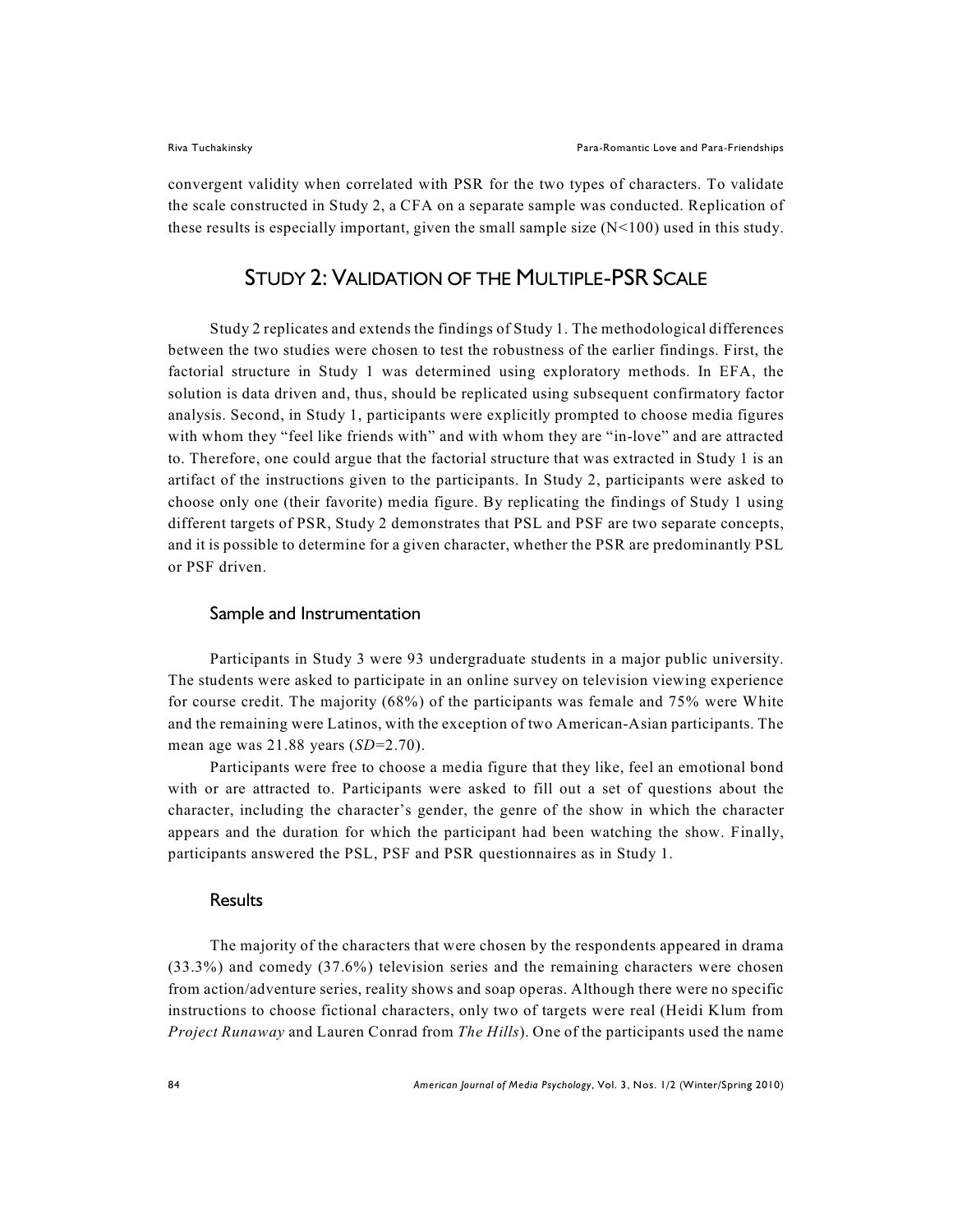of the actor (Jennifer Aniston in *Friends*) instead of the character's name (Rachel Green). With these two exceptions, all other participants nominated fictional characters. Thus, it is not possible to meaningfully compare within Study 1 and Study 2 the levels of PSF and PSL to "real" people and fictional characters. On average, participants in the study had been watching the character for over two years (*M=*2.14, *SD=*2.33).

#### Confirmatory Factor Analysis

To validate results obtained in Study 2, the factorial structure of PSL and PSF was modeled using the AMOS 16.0 software package. The means, standard deviations and correlations between the scales are reported in Table 3. The loadings of the items on the factors were high (ranging between .67 and .99) and significant at *p*<.001. The subscales loaded well on the super ordinate factors: physical love loaded with  $.77 \frac{(p<.001)}{2}$  and emotional love loaded with .99 ( $p$ <.001) on the PSL factor. The communication scale had a loading of .95 ( $p < .001$ ) and the support scale had a loading of .98 ( $p < .001$ ) on the PSF second order factor. The model fit was relatively low  $(\chi^2(247)=712.5, \text{CFI} = .81,$ .13<RMSEA<.15), perhaps due to a small sample size (N<200).

Modification indices did not indicate any changes that could significantly improve model fit, suggesting that the sub-scales in the current model were properly specified. To test the sub-factorial structure, an alternative nested model was tested. The loadings of the sub factors (support, communication, physical and emotional attraction) on the first order factors (PSL and PSF) were constrained to 1.0, testing the hypothesis that the factorial structure includes only two (and not four) factors. The nested model showed a detrimental change in model fit  $(\chi^2(249)=718.1)$ . The change in model fit was significant ( $p=0.05$ ), indicating that the hypothesized four-factorial solution fit the data significantly better than the alternative model.

#### Psychometric Properties of the Scales

On this occasion, participants chose only one (not two, as in the previous study) characters. For each character, PSL (physical and emotional) and PSF (support and communication) scales were computed. Cronbach's alpha was high for all scales: .79 for PSF communication, .95 for support, .90 for emotional PSL, .93 for physical PSL and .80 for PSR.

# STUDY 3: CRITERION VALIDITY OF THE MULTIPLE-PSR SCALE

The third study replicates and extends the findings from Study 1 and Study 2. Once again, to expand the validity of the scale and to demonstrate its applicability to different

*American Journal of Media Psychology*, Vol. 3, Nos. 1/2 (Winter/Spring 2010) 85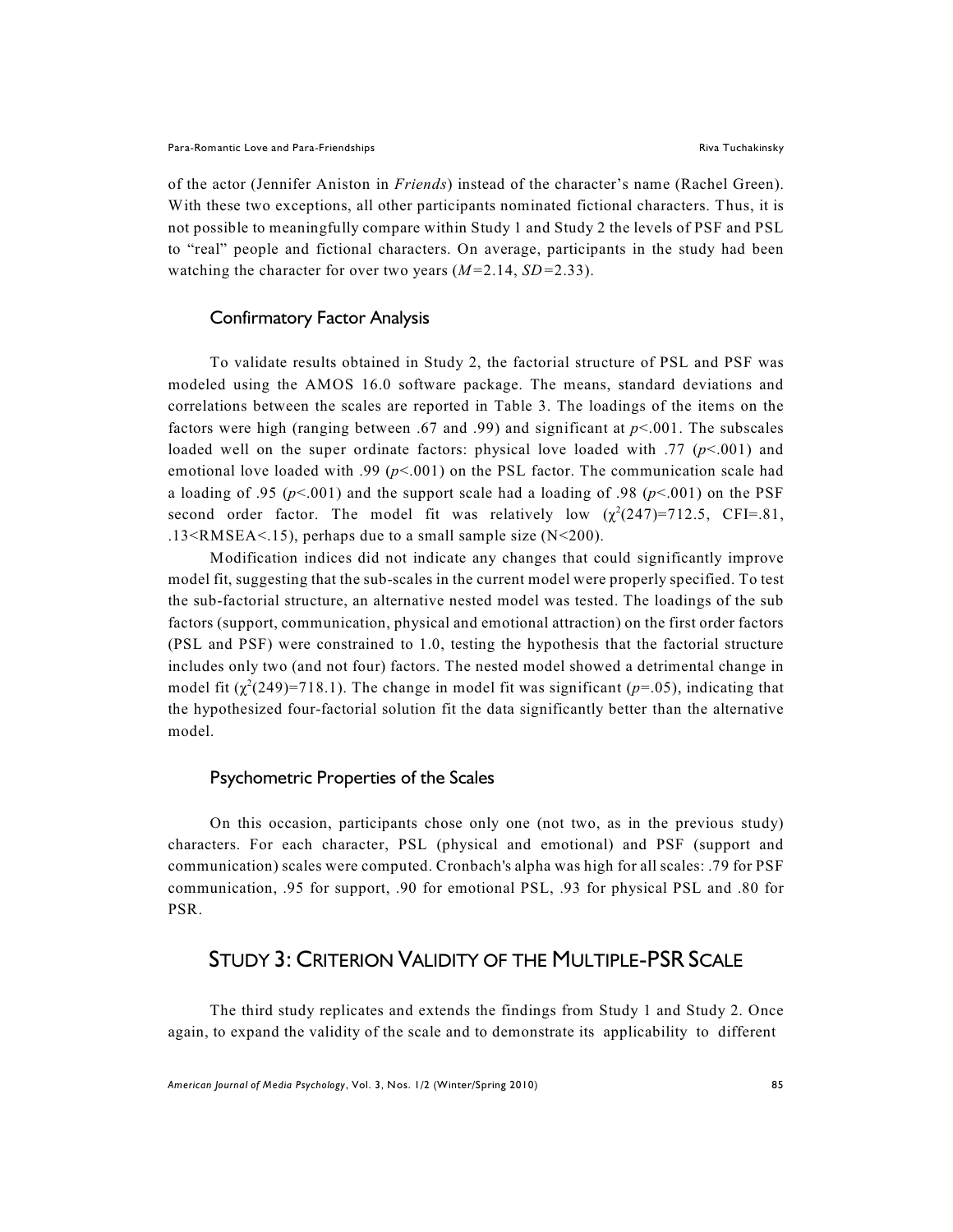#### Table 3

|                   | PSF<br>comm. | PSF<br>support | PSL<br>physical | PSL<br>emotional | PSR      |
|-------------------|--------------|----------------|-----------------|------------------|----------|
| Mean              | 4.60         | 4.83           | 4.23            | 3.18             | 4.63     |
| SD                | 1.40         | 1.48           | 2.02            | 1.69             | 1.24     |
| PSF communication | 1.000        | .82**          | $.36***$        | .60**            | .56**    |
| PSF support       |              | 1.000          | .48**           | $.66***$         | .48**    |
| PSL physical      |              |                | 1.000           | .70**            | $.64***$ |
| PSL emotional     |              |                |                 | 1.000            | 83**     |

Means, standard deviations and correlations between PSR, PSL and PSF scales (Study 2)

\*\*\* $p < 001$ 

contexts, different targets of PSR were used. In the first two studies, participants responded to the items while referring to fictional characters (rather than to actors) of their choice. In Study 3, with the scale was used to asses PSL and PSF with media celebrities (e.g., Tom Cruise). Past theorizations suggested that viewers can form PSR with both real and non-real targets (Giles, 2002) and that PSR with celebrities are a precursor to audience's later engagement with the characters they portray (Brown & Fraser, 2004). Thus, it is meaningful to examine the PSL and PSF scales in both contexts. Although a comparison of the intensity of PSL and PSF with different targets is an intriguing question, the data in the current study do not allow such a comparison, though this avenue could be further investigated in future research.

The primary goal of Study 3 was to validate the new scales using a quasi-experimental procedure. The rationale for the study was that if PSL and PSF scales indeed tap into different theoretical constructs, it would be possible to manipulate one of them without affecting the other. Because friendship is based on interpersonal attraction and liking, the similarity-based hypothesis may suggest that individuals will be more likely to experience PSF with members of one's gender (since gender is a very salient dimension of comparison). On the other hand, since romantic love involves sexual attraction, it is reasonable to assume that for heterosexual viewers, PSL will be greater with characters of the opposite sex. Thus, in this study, participants were asked to report their PSL and PSF with regard to one female and one male media persona.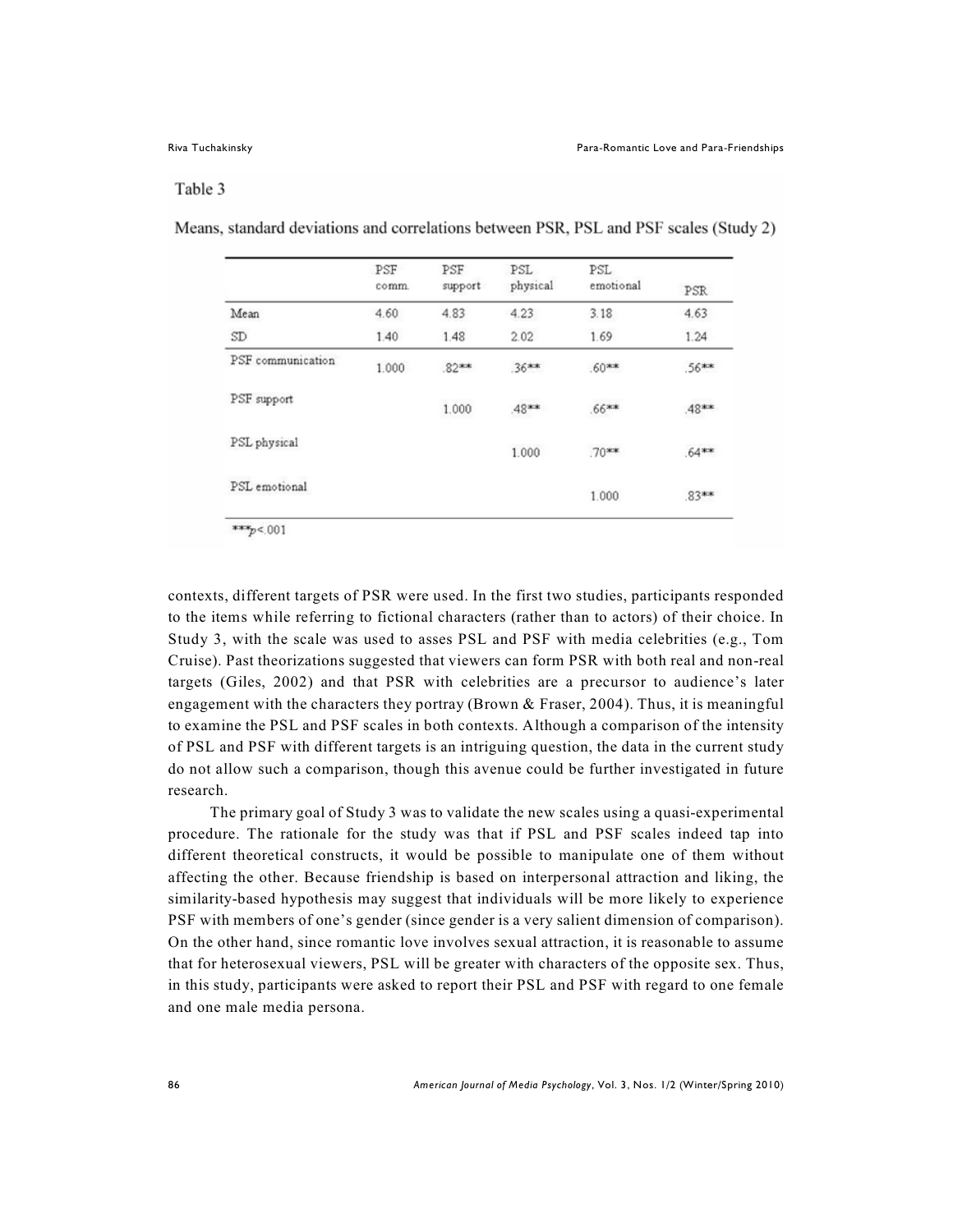#### Piloting and Materials

Media figures were chosen on the basis of an open-ended pilot survey of a separate sample  $(N=22)$  of undergraduate students. Participants were asked to list the names of media figures that they like or read about in magazines. A total of 14 different names of celebrities were obtained. The three names that were repeated by most participants were Angelina Jolie, Brad Pitt and Jennifer Aniston (each was nominated over 15 times). The next two names Johnny Depp (six nominations) and Tom Cruise (nine nominations), were also included in the study. High-resolution portraits of these five media figures were used as the experimental stimuli.

### Sample and Procedure

Sixty-four undergraduate college students participated in the study. The majority (77%) were White (the rest were Latinos), with a mean age 21.61 years, (*SD*=.94). Due to the characteristics of the student population, only 15  $(23%)$  of the participants were male.

Participants were given a link to a survey website. By clicking on the link, subjects were randomly referred to one of six versions of the questionnaire. In each version of the questionnaire participants were asked to answer questions about two media figures, one who was male and one female (e.g., the questionnaire referred to Jennifer Aniston and Tom Cruise *or* to Johnny Depp and Angelina Jolie). The order in which the media persona were presented was counterbalanced. A picture of one of the media figure appeared on the screen and the participants were asked to type in the name of the person on the picture. Then, respondents were asked to fill out the PSL, PSF and PSR measures and move to the next page that included the second media figure. The questionnaires were similar to those used in Study 1 and Study 2, with the exception of a slight change in the wording of items that had previously begun with "If X was real." Since, in Study 3, the items referred to real individuals and not to fictional characters, this preface was omitted. Once the questions on a page had been answered, it was impossible for the participants to return to an earlier page. All respondents were able to correctly identify all the celebrities.

#### **Results**

The multiple PSR scales showed high internal consistency comparable for same-sex and cross-sex media figures. Cronbach's alpha for all PSL and PSF scales and for PSR varied between .81 and .95 both for men and women respondents. A series of paired samples *t*-test was conducted to determine whether there were differences in levels of PSF, PSL and PSR with media figures of opposite and of the same sex. Consistent with the hypothesis, individuals reported higher PSF with same-sex media persona (men respondents with male actors and female respondents with female actors) than with cross-sex actor (Table 4).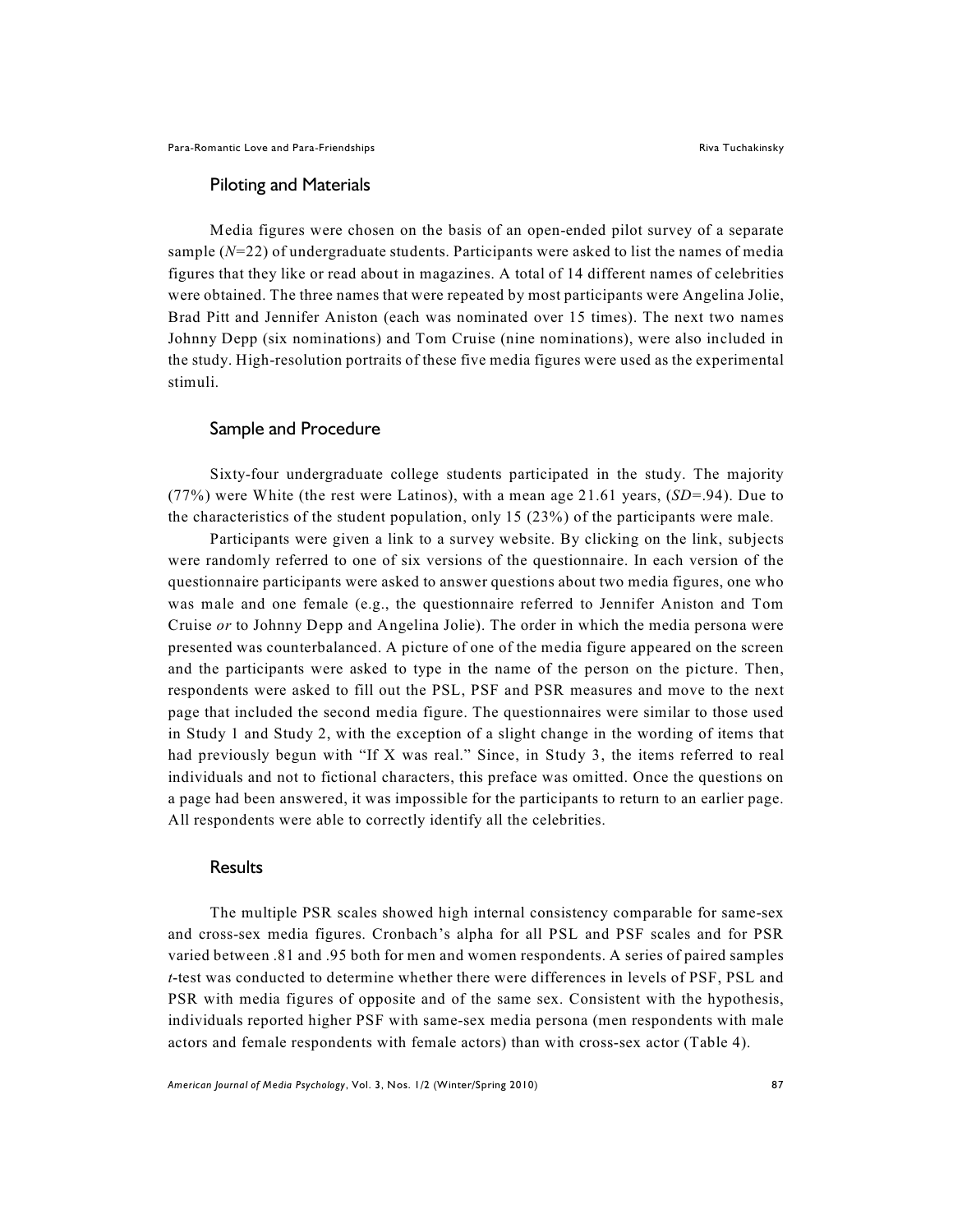## Table 4

|                   | Same sex |      | Cross sex |      | $t(df=60)$ |
|-------------------|----------|------|-----------|------|------------|
|                   | Mean     | SD   | Mean      | SD   |            |
| PSF communication | 4.07     | 1.59 | 3.34      | 1.34 | 3.37***    |
| PSF support       | 4.15     | 1.60 | 3.79      | 1.46 | 1.62#      |
| PSL emotional     | 2.88     | 1.34 | 3.38      | 1.63 | $-2.25*$   |
| PSL physical      | 4.15     | 1.70 | 5.15      | 1.63 | $-4.04***$ |
| PSR               | 4.05     | 1.71 | 3.99      | 1.41 | .28        |

PSF, PSL and PSR with same-sex and cross-sex media figures (Study 3)

Results for PSF support trended in the predicted direction.

Similarly, consistent with the predictions, PSL, both physical and emotional, was greater for cross-sex rather than same-sex actors. While the new Multiple PSR scales (PSL and PSF) successfully discriminated between same and cross gender relationships, A. Rubin's scale failed to do so. As predicted, no significant differences in PSR levels were found.

#### **Discussion**

Study 3 provided additional validation of the PSL and PSF scales. As predicted, PSL was stronger for cross-sex relationships, whereas PSF was stronger for same-sex relationships. This suggests that equal strength of PSR could be driven by different components (PSL vs. PSR) depending on the gender of the target. Since PSR levels are not distinguishably different for both characters, it is less informative than PSL and PSF scales. These findings once again validate the Multiple PSR scale and illuminate its advantage over A. Rubin et al.'s (1985) PSI measure.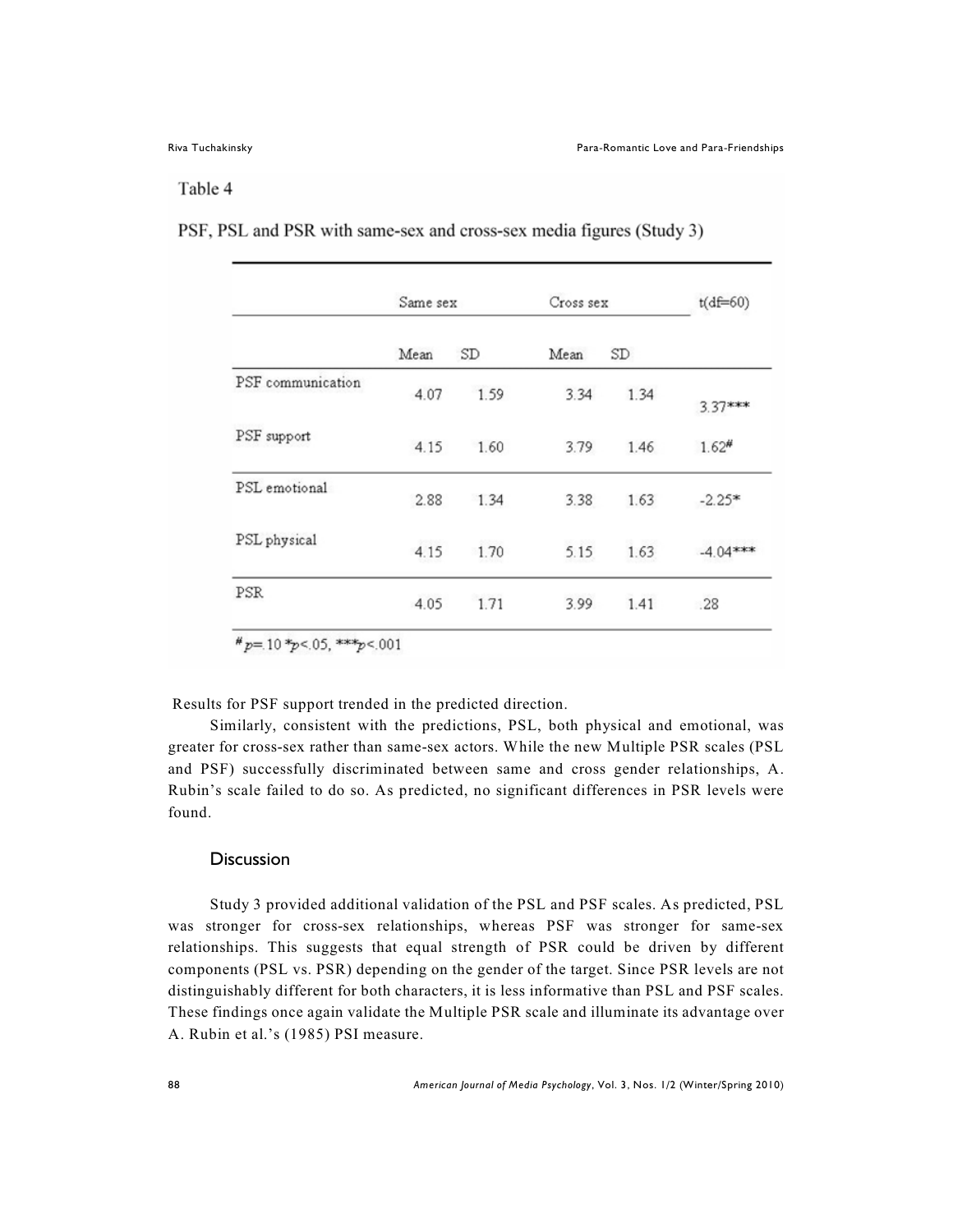# GENERAL DISCUSSION

It is well established that media consumers form meaningful relationships with media figures (Horton & Wohl, 1956). However, the nature of these relationships has not previously been clearly specified and demands further theoretical development (Giles, 2002). The present series of studies aimed to reconceptualize PSR as a set of multiple relationships that parallel the myriad of relationships that individuals can form in real life situations. Although, perhaps, there are many kinds of such relationships, the present study has focused on two of them, namely, parasocial friendship and parasocial romantic love. Three studies have created theoretically sound and empirically based PSL and PSF scales. Although the studies involve a small number of participants, the results across all three studies consistently indicate that the more differentiated approach argued here represents a substantial enhancement of the theory of PSR.

Newly developed scales were validated using construct, criterion and face validity, based upon various recruitment techniques and different target media figures, including both fictional characters (Study 1 and 2) and actors (Study 3). Taken together, these findings suggest that PSR is a multi-dimensional phenomenon that cannot be fully captured by using A. Rubin's et al. (1985) scale. A more nuanced examination of PSR types should instead be employed when exploring the causes and consequences of PSR.

#### New Questions about the Course of Development and Precursors of PSR

Reporting both PSL and PSF can provide a more differentiated and reliable understanding of PSR and foster a host of new theoretical and empirical questions. Recently, PSR were conceptualized as a dynamic process evolving from initial impression formation to the establishment of deep relationships (Eder, 2006; Klimmt et al., 2006). Viewers' schemas, knowledge and motivations and the character's behaviors and characteristics can foster the growth of PSR. Through repeated exposure to the media persona, viewers become attracted to characters (Rubin & McHugh, 1987) and develop complex cognitive character schemas (Perse & Rubin, 1989), which can shape viewers' affective dispositions. Such affective dispositions, in turn, limit viewers' evaluative change as the plot unfolds (Renay, 2004). Viewers selectively process incoming character information in line with their existing affective disposition by being more tolerant of the character's negative actions or dismissing the character's positive behaviors. Reconceptualization of PSR as multiple kinds of relationships poses an interesting question as to how do these relationships differ in terms of their development.

First, the current study found that PSL has a strong physical attraction component. Thus, perhaps, affective dispositions are formed faster in PSL than in PSF, as the later require a slowly evolving psychological closeness with the character (Perse & Rubin, 1989). If so, in comparison to PSF, PSL may be less affected by the moral judgments of subsequent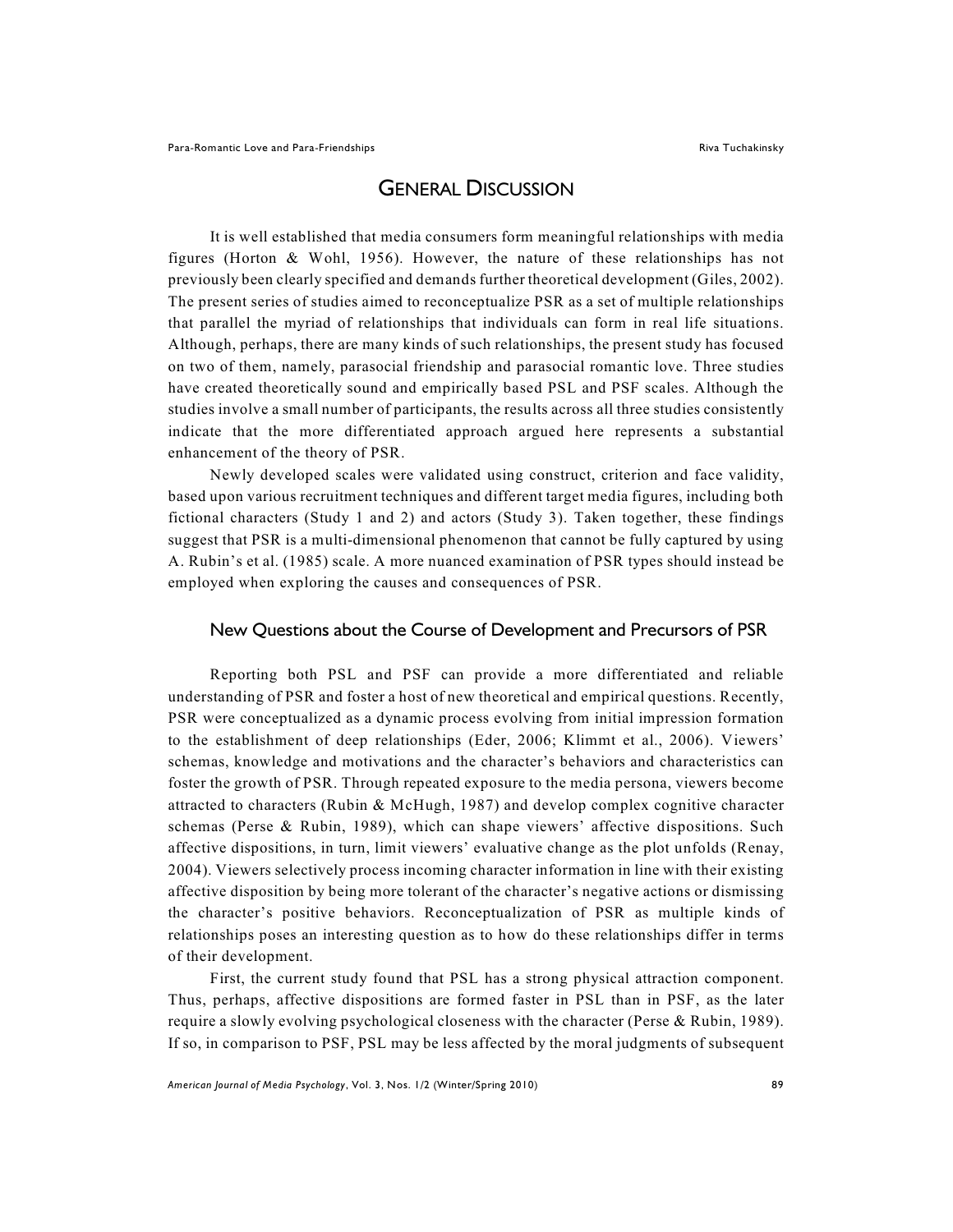character's actions. Second, PSL and PSF are likely to be based on different relational schemas. As viewers watch the narrative they create mental representations of the characters and the plot as a function of activation of different mental models (Roskos-Ewoldsen, Roskos-Ewoldsen, Yang & Lee, 2002). Thus, employing different relational schemas can lead viewers to creation of different mental representations and comprehension of the characters and narratives.

Apart from exploration of the development of PSR, separation between PSL and PSF calls for exploration of the different predictors of the two kinds of relationships. For instance, it is possible that people in different cultures are more prone to engage in some relationships but not in others. For instance, Giles (2002) noted the difference between Germans' and Americans' conceptualization of television characters as friends versus neighbors. It is interesting to examine the ways in which people from different cultures categorize, organize, interpret and construct their relationships as well as the ways in which these cultural differences might map on the differences in their PSR styles.

Furthermore, based on previous research (Koenig & Lessan, 1985), different genres, media content and media personae may be likely to prompt different types of parasocial relationships. Thus, different characters' characteristics may have different significance for the development of different types of PSR. For example, the current study suggests that physical attraction is an important component of PSL, whereas Rubin and McHugh (1987) found that physical attraction does not predict general PSR in general. It is possible that attractiveness plays a more dominant role in PSL, whereas PSF can be more driven by perceived similarity.

### Potential Contribution to Media Effects and Uses and Gratifications Research

An additional venue for future research is the illumination of different sources of viewers' enjoyment from and affinity with television. It is quite possible that different parasocial ties satisfy different psychological needs and are related to enjoyment of different television programming. PSL could provide the audience with safe romantic experiences that prepare them for future romantic involvement (e.g., Karniol, 2001). Conversely, PSF may be a source of self-exploration and self-enhancement (Derrick, et al., 2008) through a sense of companionship and belongingness. Different types of PSR can relate to different aspects of viewers' identity and thereby affect the viewers' self differently (in line with Boon and Lomore [2001]).

Second, cognitive rehearsal is an important component of social learning (Bandura, 2001). Different types of PSR can provide an opportunity to rehearse different behaviors and thus mediate distinct media effects. For instance, PSL can prepare viewers for future romantic relationships. Although PSL can occur in various age groups, their socialization effect might be especially pronounced in the case of adolescents who have limited first-hand romantic experiences. Through PSL, young viewers can develop romantic scripts (i.e., one's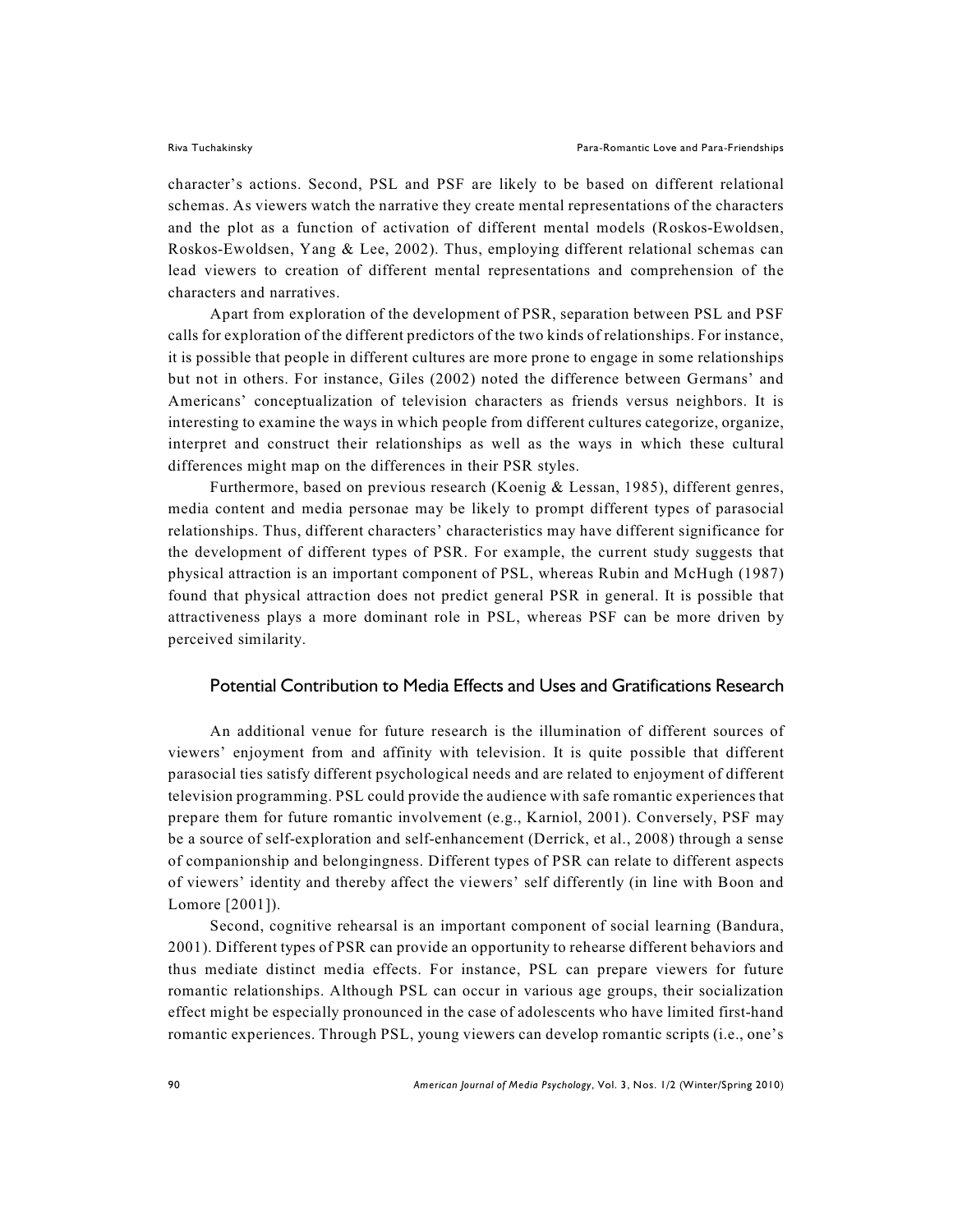likes and dislikes, expectations and needs [Simon & Gagnon, 1986]). Importantly, PSL are more than mere observational learning. Unlike media consumption per-se, PSL allow adolescents not only to construct but also to *practice* the romantic scripts through imaginary relationships. Such PSL could have long lasting effects, as the quality of romantic relationships can be influenced by past romantic experiences that mold romantic expectations and self-perceptions (Merolla, Weber, Myers & Booth-Butterfieled, 2004).

Finally, multiple PSR can shape predictions regarding the effects of education entertainment programming. It is logical to assume that prosocial and aggressive behaviors are most effectively modeled by peers and likable others, namely, characters with whom the viewers engage in PSF. However, in the case of sexual-related behaviors (e.g., condom use), it is possible for the effects to be mediated by PSL with cross-sex viewers *and* PSF with same-sex viewers.

While the above questions go beyond the scope of the current research, the heuristic value of empirically capturing the diverse nature of parasocial relationships will enable a more differentiated tapestry of future study. Furthermore, while the present study focused on only two types of PSR, it is likely that many other kinds of PSR exist, including both positive varieties, such as those found in mentoring, as well as intrinsically negative relationships, such as formed with enemies and rivals. Thus, the present study represents a first of many potential next steps towards a more complete understanding of the intriguing relationships between audiences and media personae.

## **REFERENCES**

- Ashe, D. D. & McCutcheon, L. E. (2001). Shyness, loneliness, and attitude toward celebrities. *Current Research in Social Psychology*, *6*(9), 124-133.
- Auter, P. J. & Palmgreen, P. (2000). Development and validation of a parasocial interaction measure: The audience—persona interaction scale. *Communication Research Reports, 17*, 79-89.
- Bandura, A. (2001). Social cognitive theory of Mass Communication. *Media Psychology, 3,* 265-266. Bartsch, A., Mangold, R., Viehoff, R., & Vorderer, P. (2006). Emotional gratifications during media
- use. *Communications: The European Journal of Communication Research, 31*(3), 261-278.
- Berscheid, E., Snyder, M., & Omoto, A.M. (1989). The Relationship Closeness Inventory: Assessing the closeness of interpersonal relationships. *Journal of Personality and Social Psychology, 57*, 792-807.
- Blieszner, R. & Adams, R. G. (1992). *Adult friendship*. Newbury Park, CA: Sage.
- Blumer, H. (1933). *Movies and conduct*. (p. 51). New York: The Macmillan Company.
- Boon, S.D. & Lomore, C.D. (2001). Admirer-celebrity relationships among young adults: explaining perceptions of celebrity influence on identity, *Human Communication Research, 27*, 432-65.
- Brown, W. J. & Cody, M. J. (1991). Effects of a prosocial television soap opera in promoting women's status. *Human Communication Research, 18*, 114-146.

*American Journal of Media Psychology*, Vol. 3, Nos. 1/2 (Winter/Spring 2010) 91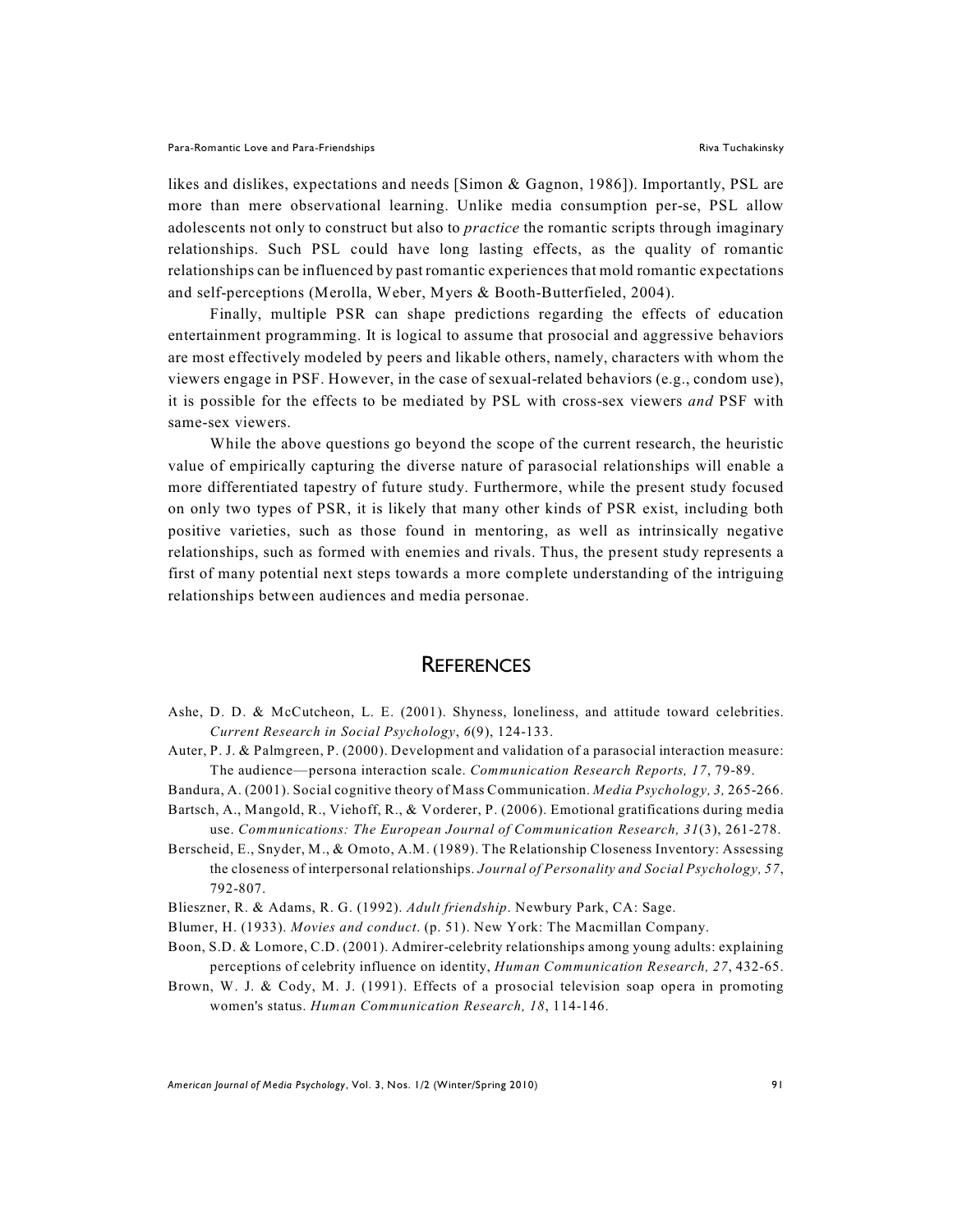- Brown, W. J. & Fraser, B. P. (2004). Celebrity identification and entertainment-education. In: A. Singhal, M. J. Cody, E. Rogers, & M. Sabido (Eds.), *Entertainment-education and social change: History, research, and practice*. (pp. 97-116), Mahwah, NJ: Lawrence Earlbaum.
- Cohen, J. (1997). Parasocial relations and romantic attraction: Gender and dating status differences. *Journal of Broadcasting and Electronic Media, 41,* 516-529.
- Cohen, J. & Perse, E. M. (2003). *Different strokes for different folks: An empirical search for different modes of viewer-character relationships*. Paper presented at the International Communication Association annual convention, San Diego, California.
- Cole, T. & Leets, L. (1999). Attachment styles and intimate television viewing: Insecurely forming relationships in a parasocial way. *Journal of Social and Personal Relationships, 16,* 495-511.
- Derrick, J. L., Gabriel S. G., & Tippin, B. (2008). Parasocial relationships and self-discrepancies: Faux relationships have benefits for low self-esteem individuals, *Personal Relationships, 15*(2), 261-280.
- Eder, J. (2006). Ways of being close to characters. *Film Studies, 8*, 68-80.
- Eyal, K. & Cohen, J. (2006). When good friends say goodbye: A parasocial breakup study. *Journal of Broadcasting and Electronic Media, 50*, 502-523.
- Eyal, K. & Rubin, A.M. (2003). Viewer aggression and homophily, identification, and parasocial relationships with television character. *Journal of Broadcasting and Electronic Media, 47*, 77- 98.
- Fehr, B. (1994). Prototype-based assessment of laypeople's views of love. *Personal Relationships, 1,* 309-331.
- Fraser, B. P. & Brown, W. J. (2002). Media, celebrities, and social influence: Identification with Elvis Presley. *Mass Communication & Society, 5*, 185-208.
- Giles, D. C. (2002). Parasocial interaction: A review of the literature and a model for future research. *Media Psychology, 4,* 279-305.
- Greenwood, D. N. (2008). Television as escape from self: Psychological predictors of media involvement. *Personality and Individual Differences, 44*, 414-424.
- Hays, R. B. (1984). The development and maintenance of friendship, *Journal of Social and Personal Relationships, 1*, 75-98.
- Hendrick, C. & Hendrick, S. (1986). A theory and method of love*. Journal of Personality and Social Psychology, 50,* 392-402.
- Hendrick, C. & Hendrick, S. S. (1990). A relationship-specific version of the Love Attitudes Scale. *Journal of Social Behavior and Personality, 5*, 239-254.
- Hinde, R.A.(1997). *Relationships: A dialectical perspective*. Hove, UK: Psychology.
- Hoffner, C. (1996). Children's wishful identification and parasocial interaction with favorite television characters. *Journal of Broadcasting and Electronic Media, 40,* 389—402.
- Hoffner, C. A. & Cohen, E. (May, 2009). *Audience perception of compulsive disorder in Monk*. Paper presented at the ICA 59th Annual Convention, Chicago.
- Horton, D. & Wohl, R. R. (1956). Mass communication and parasocial interaction. *Psychiatry, 19*, 215—229.
- Jhally, S. & Lewis, J. (1992) *Enlightened racism:* The Cosby Show*, audiences, and the myth of the American dream*, Boulder: Westview.
- Karniol, R. (2001). Adolescent females' idolization of male media stars as a transition into sexuality. *Sex Roles, 44*, 61-77.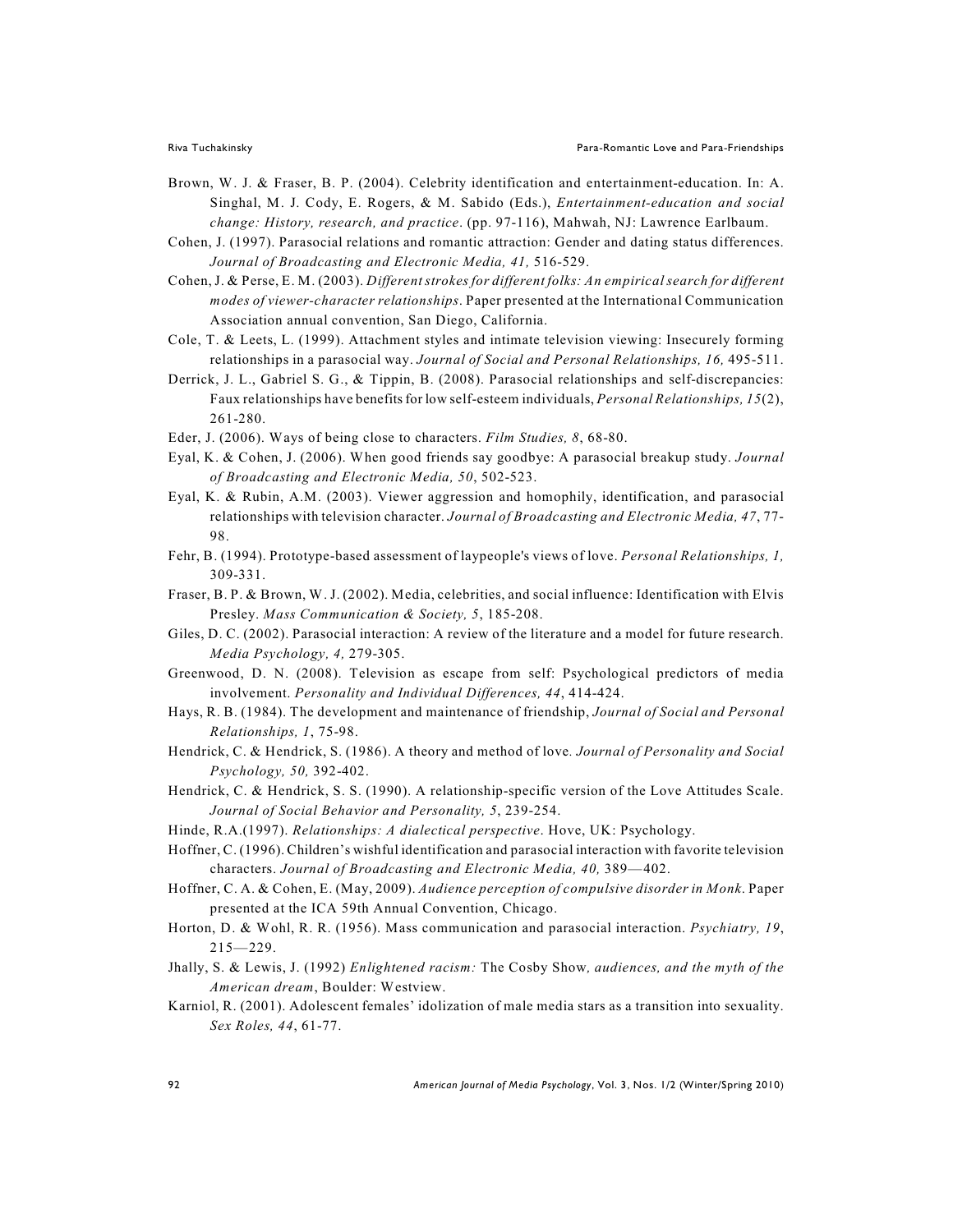- Klimmt, C., Hartmann, T., & Schramm, H. (2006). Parasocial interactions and relationships. In J. Bryant & P. Vorderer (Eds.), *Psychology of entertainment* (pp. 291-313). Mahwah, NJ: Erlbaum.
- Koenig, F. & Lessan, G. (1985). Viewers' relationships to television personalities. *Psychological Reports, 57*, 263-266.
- Levy, M. R. (1979). Watching TV news as parasocial interaction. *Journal of Broadcasting*, 23, 68-80.
- Livingstone, S. M. (1988). Why people watch soap opera: An analysis of the explanations of British viewers. *European Journal of Communication, 3,* 55-80.
- Marston, P.J., Hecht, M.L., & Robers, T. (1987). `True love ways': The subjective experience and communication of romantic love. *Journal of Social and Personal Relationships, 4,* 387-407.
- McCrokey, J. C & McCain, T, A.(1974).The measurement of interpersonal attraction. *Speech Monographs, 41*, 261-266.
- McCroskey, J. C., Richmond, V. P., & Daly, J. A.(1975). The development of a measure of perceived homophily in interpersonal communication. *Human Communication Research, 1*, 323-332.
- Merolla, A. J., Weber, K. D., Myers, S. A., & Booth-Butterfield, M. (2004). The impact of past dating relationship solidarity on commitment, satisfaction, and investment in current relationships. *Communication Quarterly, 52*, 251-264.
- Nabi, R. L., Stitt, C., Halford, J., & Finnerty, K. (2006). Emotional and cognitive predictors of the enjoyment of reality-based and fictional television programming: An elaboration of the uses and gratifications perspective. *Media Psychology, 8*, 421-447.
- Nordlund, J. (1978). Media interaction. *Communication Research, 5,* 150-175.
- Papa, M. J., Singhal, A., Law, S., Pant, S., Sood, S., Rogers, E. M., & Shefner-Rogers, C. L. (2000). Entertainment-education and social change. *Journal of Communication, 50*, 31-55.
- Perse, E. M. (1990). Media involvement and local news effects. *Journal of Broadcasting and Electronic* Media, *34*, 17-36.
- Perse, E. M. & Rubin, R. B. (1989). Attribution in social and parasocial relationships. *Communication Research, 16*(1), 59-77.
- Planalp, S. & Garvin-Doxas, K. (1994). Using mutual knowledge in conversation. In S. Duck (Ed.), *Dynamics of relationships* (pp. 1-26). Thousand Oaks, CA: Sage.
- Raviv, A., Bar Tal, D., Raviv, A., & Ben Horin, A.(1996). Adolescent idolization of pop singers: Causes, expressions, and reliance. *Journal of Youth and Adolescence, 25*, 631—650.
- Raney, A. A. (2004). Expanding disposition theory: Reconsidering character liking, moral evaluations, and enjoyment. *Communication Theory, 14*(4), 1050-3293.
- Rother, L. (2009, 25 May). Dear Donna: A pinup so swell she kept G.I. mail. *The New York Times,* pp. 1A, 9A.
- Roskos-Ewoldsen, B., Roskos-Ewoldsen, D. R., Yang, M., & Lee, M. (2007). Comprehension of the media. In D. R. Rosks-Ewoldsen & J. Monahan (Eds.), *Communication and social cognition: Theories and methods*. Mahwah, NJ: Lawrence Erlbaum Associates.
- Rubin, A.M. & Perse, E. M. (1987). Audience activity and soap opera involvement a uses and effects investigation. *Human Communication Research 14*, 246-268.
- Rubin, A.M., Perse, E. M., & Powell, R. A.(1985). Loneliness, parasocial interaction, and local television news viewing. *Human Communication Research, 12*, 155-180.
- Rubin, R. B. & McHugh, M. P. (1987). Development of parasocial interaction relationships. *Journal of Broadcasting and Electronic Media, 31*, 279-292.
- Rubin, Z. (1973). *Liking and loving.* New York: Holt.

*American Journal of Media Psychology*, Vol. 3, Nos. 1/2 (Winter/Spring 2010) 93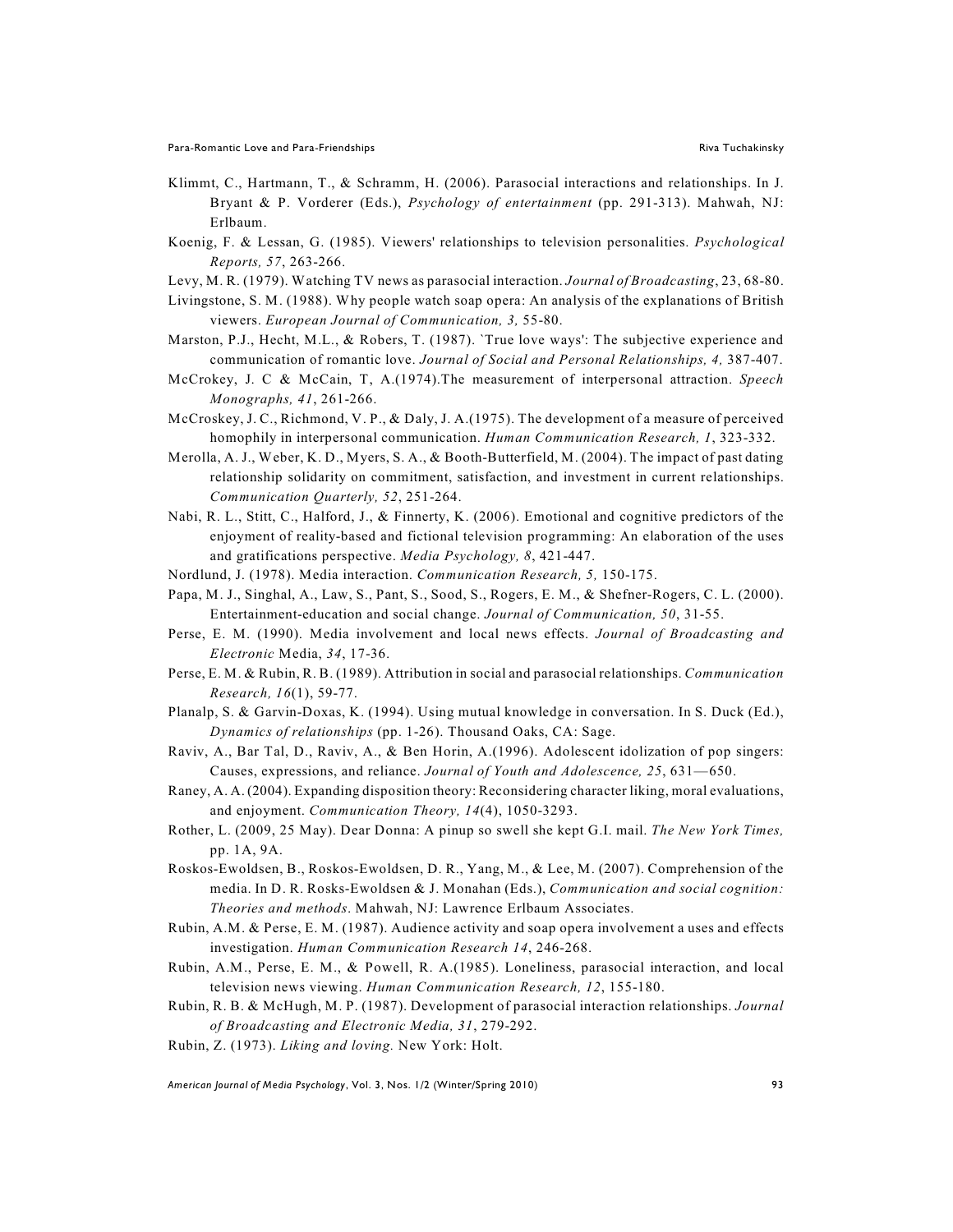- Simon, W. & Gagnon, J. H. (1986). Sexual scripts: Permanence and change, *Archives of Sexual Behavior, 15*(2), 97-120.
- Sood, S. (2002). Audience involvement and entertainment-education. *Communication Theory, 12*(2), 153-172.
- Steele, J. R. & Brown, J. D. (1995). Adolescent room culture: Studying media in the context of everyday life. *Journal of Youth and Adolescence, 24*, 551-566.
- Sternberg, R. J. (1997). Construct validation of a triangular love scale *European Journal of Social Psychology, 27,* 313-335*.*
- Tukachinsky, R. H. (2008). Feminist and post-feminist reading of romantic narratives: Romantic experiences vs. television portrayals of love. *Feminist Media Studies, 8*(2), 181-196.
- Wheeless, L. R. (1978). A follow-up study of the relationships among trust, disclosure, and interpersonal solidarity. *Human Communication Research, 4*(2), 143-157.